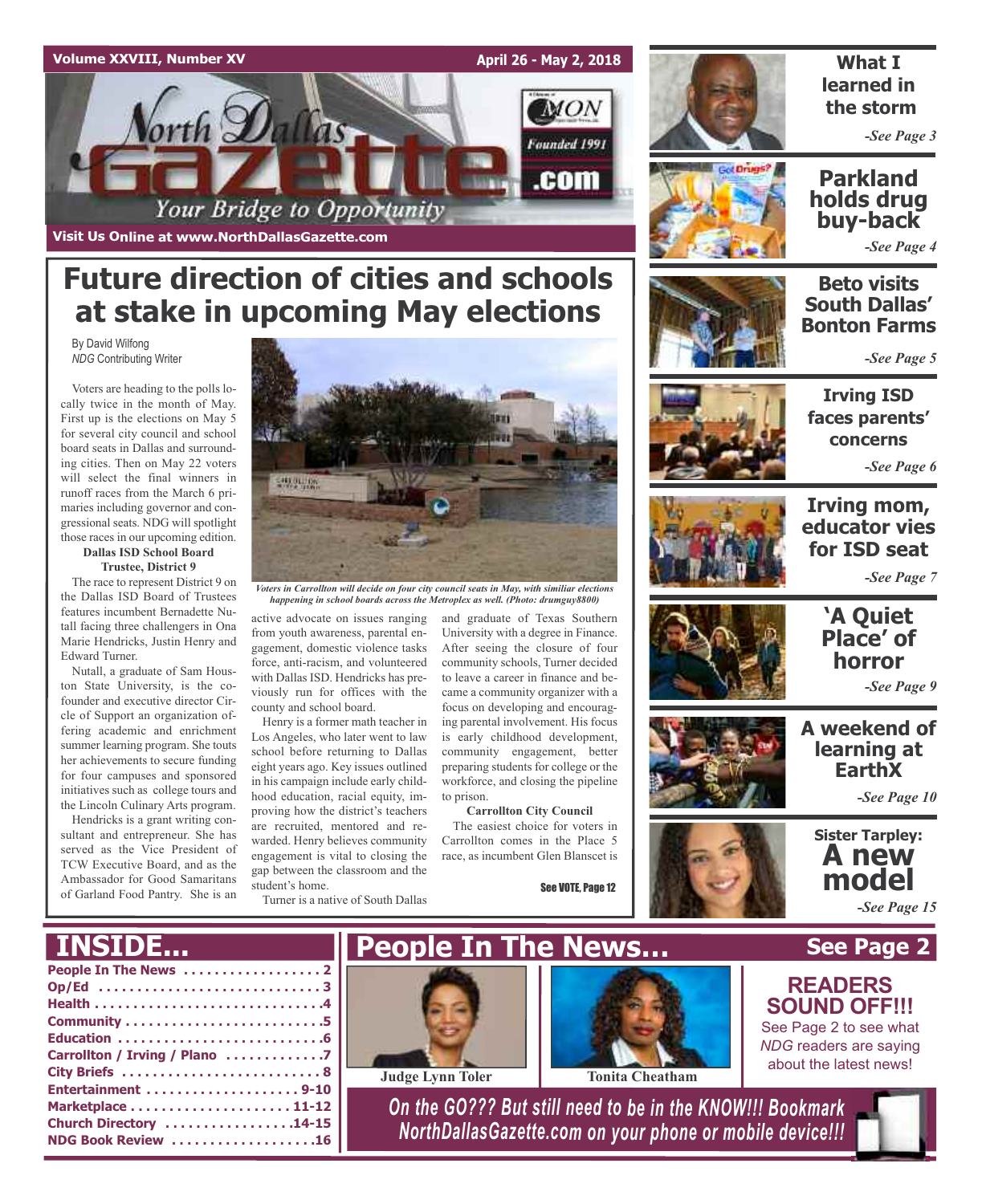# **Judge Lynn Toler**

The 55th Annual V. Alyce Foster Trailblazer Awards Luncheon will take place on Saturday, April 28 at the Hilton Anatole Hotel at noon.Judge Lynn Toler, will be the keynote speaker at the event.

Twelve community leaders will be honored as trailblazers during the event for various fields and community leadership.

Toler is a judge, an actress, and producer of the nationally syndicated and Emmy-nominated hit television show, Divorce Court. She has netted immense popularity on the program



where she has achieved fame as one of television's sternest and most intransigent celebrity litigators.

One of the honorees is Charron Simmons. She is the first African American women in a managerial po-

#### sition at Apple, Inc. Simmons is currently Apple's Fixed Global Process Leader for Fixed Assets, Revenue, General Ledger, and Tax Accounting functions.

She is responsible for The Americas, Canada, Mexico, Brazil, and Latin America. She is also responsible for improving accounting processes in Europe and Asia.

Other honorees are:

• Christopher P. Reynolds, the first American American Executive Vice President Corporate Resources and Chief Diversity Officer, Managing Officer, General Counsel and Chief Legal Officer, Deputy Chief Officer,

General Administration & Human Resources Group, TOYOTA.

• Ernestine S. Lacy, M.A., D.D.S, the first African American Associate Dean, Student Affairs and Student Diversity and the highestranking African American administrator in the Office of the Dean of Texas A&M College of Dentistry.

• Desiree Allen, Dallas Independent School District's first female Football Coach.

• Ricky C. McNeal, President of the Garland Unit of the NAACP.

• Mae Frances Rowlett, volunteer in the Visiting Nurses Association's Meals on Wheels Program.

• Letitia Calhoun Owens recently appointed to the City of Dallas Homeless Commission.

• Dr. Frederick D. Lewis, President of the Advisory Council of the Dallas County Democratic Party.

• Derrick K. Hardin, Junior at James Martin High School in Arlington, and President of the South Dallas B&PW Youth Club for the past two years.

• Patricia B. Maples, an exemplary role model of leadership as the current South Central District Governor of the National Association of Negro Business and Professional Women's Clubs, Inc.

• Barbra Record, a successful business owner in Dallas, and campaign treasurer for several elected officials.

• Viola Black, professional nurse at Parkland Hospital.

The event raises scholarship funds for graduating high school seniors within the community. Contributions make a tangible impact on the financial challenges facing many graduating high school seniors as they pursue their dreams of a post-secondary education.

Tickets for the event are \$70. For more information visit http://www.southdallasbpwc.org.

## **Tonita Cheatham**

Detroit Medical Center (DMC), a leading regional healthcare provider with a mission of excellence in clinical care, research and medical education, recently announced the appointment of Tonita R. Cheatham, as group director of communications. This announcement follows the recent news of restructuring and realignment efforts taking place within the healthcare institution. In her new role as group director, Ms. Cheatham will serve DMC by streamlining all communications needs across the organization's eight hospi-



tals and institutes.

"I am extremely excited and honored to take on this new position as our hospital system continues its patientcentered mission to provide the best possible care," Ms. Cheatham said. "My previous roles have prepared me with a keen sense of how to structure and communicate impactful messaging to various audiences through multiple delivery channels, and I plan to continue that legacy by ensuring DMC communications are timely, effective and transparent both internally and externally."

As an effectual, African American marketing and communications professional, Ms. Cheatham has demonstrated expertise in operational leadership within the highly-complex healthcare organization for more than a decade. Since 2005, Ms. Cheatham served

Babcock said: "…So until somebody takes it seriously and starts to really challenge the systems that are in place, we're going to continue to have this jacked-up system of people

asthe director of public relations, marketing and business development for DMC's Harper University Hospital, Detroit Receiving Hospital and Hutzel Women's Hospital.

Throughout the years, she has also showcased a strong dedication to Metro Detroit as a driving force for the implementation and integration of various community programs such as DMC's 61 Day Challenge—a local health campaign focused on fitness, nutrition, health education and commitment to living a healthier life, and RiverWalkers—a senior walking program dedicated to promoting health and wellness, and more. In this new position, Ms. Cheatham will continue to provide guidance from a communications perspective and showcase DMC's firm position as a dedicated community stakeholder.

Prior to DMC, Ms. Cheatham's professional experience has placed her in key marketing and communications leadership roles within media (television and newspaper), finance, political and non-profit organizations. She has also actively volunteered for many professional organizations, including the American Heart Association and the Black Public Relations Society of

America, as well as other social and civic organizations. Ms. Cheatham received a

master's of science degree in integrated marketing communications from Roosevelt University in Chicago, Ill., and a bachelor of arts degree in English and journalism from Tougaloo College in Tougaloo, Miss.

A native Chicagoan, Cheatham grew up on the city's South Side. While working in the Chicago area, her first professional job in journalism was as an editor and reporter at Chicago Citizen Newspaper Group, the premier South Side African

#### See CHEATHAM, Page 15

# **NDG Readers Sound Off...**

### **AD Jenkins: Things I learned in the storm**

I love AD Jenkins. I know this setback in this. Democratic Primary election hurt him a lot. I told him that it must have not been God's time for his election this time, but to not give up. I pray he runs again in 2020. To me he is the best person of all who are still running for this office. Very well stated and written oped , AD Jenkins! *--Anthony Bond* via Facebook



**Beto breaks for a lesson in urban agriculture between North Texas rallies** I am thrilled to see this article! It is ordinary folks who are the real heroes. QUOTES

George said: "…it's all who are filled with prob-

#### lems and struggles…." The system is broken. It is up to us as individuals and communities to challenge the system. -- TomT **Judge Lynn Toler**

**keynote speaker at V. Alyce Foster Trailblazer Awards Luncheon**

Have watched her Many times on tv! She is my favorite! Bright, Fair & tells it like it is! Great Judge!! --Judith Young via Facebook

**To share your opinion visit NorthDallasGazette.com**



*2 | April 26 - May 2, 2018 | North Dallas Gazette*

*For the 411 in the community, go to www.northdallasgazette.com*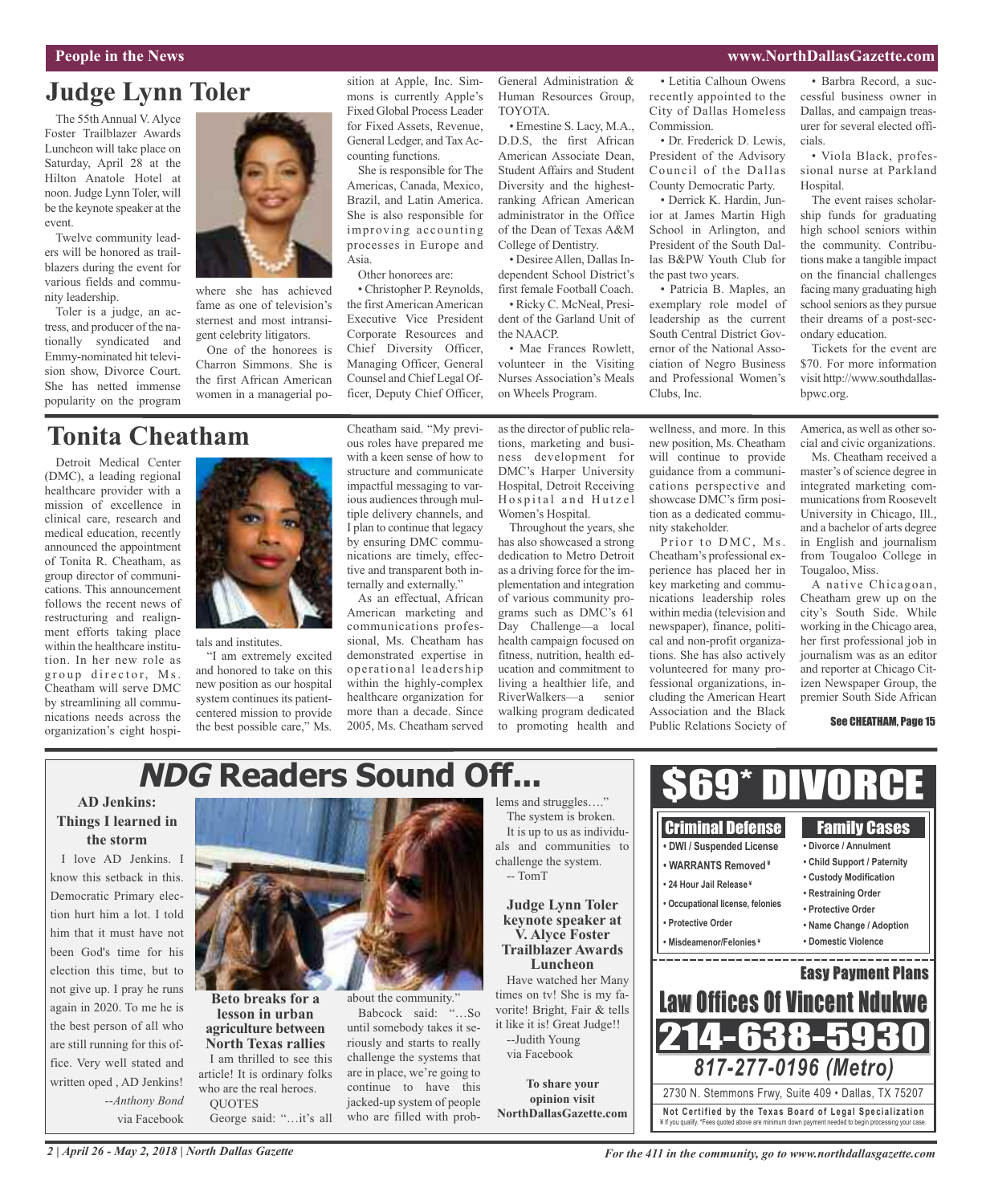#### **www.NorthDallasGazette.com Op-Ed**



P.O. Box 763866 - Dallas, Texas 75376-3866 Phone: 972-432-5219 - Fax: 972-509-9058

*"Do what you say you are going to do ... when you say you are going to do it."*

**Publisher's Office:** publisher@northdallasgazette.com

**Sales Department:** marketing@northdallasgazette.com 972-509-9049

**Editorial Department:** editor@northdallasgazette.com

#### **Online:**

www.NorthDallasGazette.com www.twitter.com/NDGEditor www.facebook.com/NorthDallasGazette www.pinterest.com/NDallasGazette www.instagram.com/NorthDallasGazette

# STAFF

**Religious/ Marketing Editor** *Shirley Demus Tarpley ("Sister Tarpley")*

> **Columnist** *Ed Gray A.D. Jenkins*

**Contributing Writers** *Jackie Hardy Rachel Hawkins Dwain Price Terri Schlichenmeyer Nicole Scott David Wilfong*

**Chairman Emeritus** *Jim Bochum 1933 – 2009*

**Published By** *Minority Opportunity News, Inc.*

> **Web Master** *Todd Jones*

**Community Marketing** *Nadina Davis*

**Account Executive** *Ana Comacho*

**Production** *David Wilfong*

**Editor** *Ruth Ferguson*





# **Things I Learned in the Storm**



I'm fresh off a tough fought campaign defeat for State Representative in House District 105 which includes parts of Irving and Grand Prairie. I will describe my experience as a storm in the heart of Texas. Even though I was working in the rain and unbearable winter, I'm speaking of the psychological storm you must endure. I will attempt to share my insight on this process.

You cannot run this type of election alone. It takes help and support from voters from every race, color, language, age, belief, culture and per-

spective. You must learn to listen more than wanting to talk about your platform. I have come across a few confidants who are there every step of the way and will be with you unconditionally. I have met many constituents who are with you because of a common cause. They will stand by you as long as you are what they are for. Also, I networked with many comrades who are against what you are against. My point is your team needs to include individuals as described above to run a respectful campaign.

The most qualified person will not always win, therefore, your track record does matter in some cases. This is more of a candidate's challenge more so than a voter's issue. Targeting and voter

identification is invaluable at this level of politics. This is where your heart and compassion must meet the voters. The cliche fits perfectly, they don't know how much you care, then they don't care how much you know.

The elephant in the room is convincing voters local elections are as important as voting for the president of our country. It's not that we are a red community or blue community, but we a nonvoting community. I personally knocked on countless doors, spoke with many potential supporters face-toface and held plenty of conversations over the phone. The challenge is persuading each person their one vote counts and is extremely important. Twice as many people voted in this past election

asin the 2014 midterm, however, we are still missing the mark when it comes to voter turnout.

Lessons learned during the storm: blessing and burdens are related. If you cannot handle the burden of hard work, disappointments and setbacks, do not expect the blessings of community approval and success at the polls.

My motto is to get over it and go knock on the next door.

*A.D. Jenkins serves as a member of the Board of Trustees of the Irving Independent School District. The views and opinions expressed herein of the author and do not necessarily reflect the views and opinions of the Irving ISD, its Board of Trustees or its employees.*

### **Opinion: Facebook continues to fail the Black community**

By Derrick Johnson President and CEO, NAACP

"Mr. Zuckerberg, would you be comfortable sharing with us the name of the hotel you stayed in last night?" That was a question Sen. Dick Durbin (D-IL) posed to Facebook founder and CEO Mark Zuckerberg's congressional hearing in which the latter responded with an awkward "no." It is likely that Mr. Zuckerberg found this question too intrusive, yet when 87 million users lost their privacy under Facebook's neglectful watch; its CEO doesn't bat an eye, offering only an insubstantial, "I'm sorry."

The Cambridge Analytica hack is just one of many transgressions by Facebook, in which an apology will simply not suffice. Facebook's laissez-faire attitude toward privacy protection is not just a betrayal and insult to its user base, but it is compounded by its lack of vigilance to protect one of the platform's most vulnerable user demographics—African Americans.

For example, late last year, Facebook hosted Russian sponsored ads that portrayed African Americans in a less than flattering light. The ads

had political motives and aimed to sway viewers to vote for then-presidential candidate Donald Trump. Another example arose just this month when the news broke that the largest Black Lives Matter group on the social media platform was in fact a fraudulent page, created by a White man in Australia designed to discredit the youth-based civil rights group. Either of the above exam-

ples is enough to seriously question the general disposition and integrity of the social media juggernaut. However, Facebook's lack of transparency, reliability, and accountability in these two situations also substantiates the increasing doubt regarding the fairness of the 2016 presidential election. Specifically, CambridgeAnalytica worked with the Trump campaign, and among the data it misused were pictures, profiles, and even direct messages between users. This data mining—which used the personal information of 87 million people without their consent—was used to develop techniques for the firm's work on the Trump campaign. Swaying voters toward one candidate based on racially exploitative lies

smacks of a type voter suppression that, while more insidious, is not unlike the voter ID laws that currently attempt to suppress the Black vote.

As a pioneer in the tech industry serving 1.4 billion users each day, Facebook has a moral and ethical obligation to protect those most vulnerable on its sites, including minors, women, and LGBT, Brown, and Black communities. These communities cannot be satiated with an apology, but rather require a clear and thorough plan of defensive and offensive action. More care needs to be taken by Facebook and its tech industry peers to ensure that in connecting people with one another, these connections are positive—a sentiment which Mr. Zuckerberg said his company strives to achieve.

Moving forward, companieslike Facebook can take a greater stance against those who wish to use online spaces to corrupt. First, they must be on the offense, not just deleting but reporting and perhaps even fining advertisers with such ill intent. Second, they should also be more aggressive on the defensive front, removing the burden of reporting hate

speech from the user and instead placing it on themselves. Additionally, these resources must include hiring more people of color across all levels of the company an initiative that would address Silicon Valley's failure to take real steps towards embracing diversity. This is an issue brought up on Day 2 of Zuckerberg's hearing, when Rep. G.K. Butterfield mentioned that the company's Black representation has only risen from 2 percent to 3 percent. Furthermore, while 67 percent of African Americans are Facebook users, the company's C-suite remains entirely White.

Lastly, in a "clear and concise" manner, users should be made aware of their privacy terms, including instances when their information will be shared and how the information will be used. Facebook may or may not feel a moral imperative to protect the users that allow it to exist, but that does not mean it should not be held accountable for its actions, inactions, and indifference to user privacy.

*Derrick Johnson is the President and CEO of the NAACP. Follow him on Twitter @Derrick-NAACP and @NAACP.*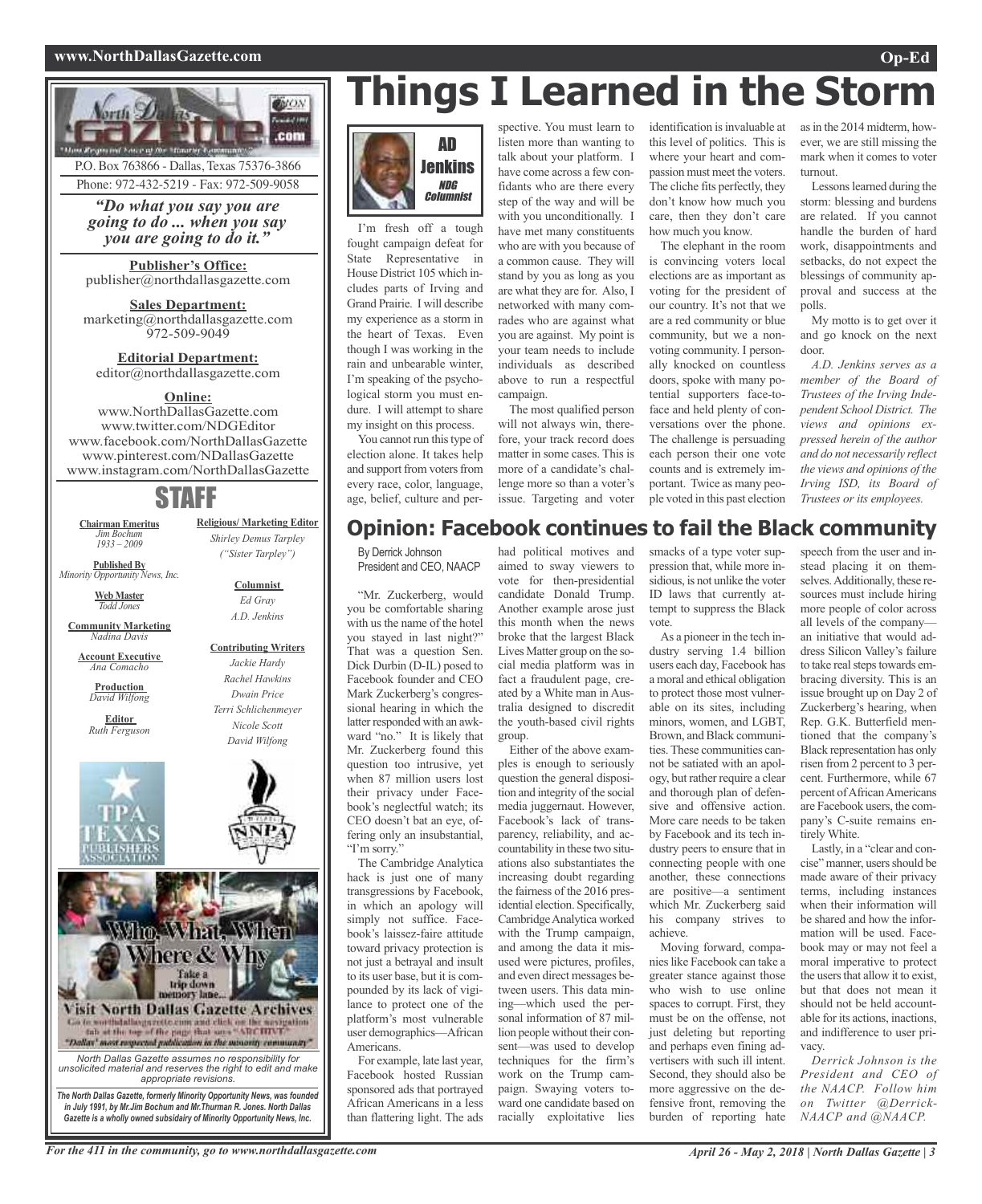bacteria

contribute to drug-resistant

"During the event individuals can drive into the park-

For more information

# **Parkland hosts Prescription Drug Take-Back Day on April 28**

Unwanted, unused and expired medications in our homes can cause poisonings, other health problems or end up in the wrong hands. In an effort to prevent accidents and improper disposal of these potentially dangerous substances, Parkland Health & Hospital System and the Dallas County Hospital District Police Department are participating in the National Prescription Drug Take Back Day. Parkland's drop-off sites will be open Saturday, April 28, from 10 a.m. – 2 p.m.

Medications can be dropped off at the following



Parkland locations:

• Simmons Ambulatory Surgery Center , 4900 Harry Hines Blvd., Dallas 75235 • Hatcher Station Health

• Bluitt-Flowers Health Center, 303 E. Overton Road, Dallas 75216

Center, 4600 Scyene Road, • Garland Health Center, 802 Hopkins St., Garland

75040

• Southeast Dallas Health Center, 9202 Elam Road, Dallas 75217 • deHaro-Saldivar Health

Center, 1400 N. Westmoreland Road, Dallas 75211

"Organizations from across the country are coming together to help keep leftover prescription drugs from being misused," said Miranda Skaaning, Parkland Sustainability Manager. "It's important that we provide this opportunity for our community members so they can properly dispose of their unused and expired medication"

During the two Prescription Drug Take-Back Days hosted in 2017, 103 pounds of medications were collected at Parkland drop-off sites and 30,338 pounds of medications were collected statewide.Skaaning said there are numerous reasons to drop off medications at

• Unwanted medications may result in unintentional poisonings to children and pets

• Unused medications can make your home a target for

this event, including. ing lot and hand the medications to a law enforcement officer, no questions asked," Skaaning emphasized. No intravenous materials, such as solutions, tubing or syringes, will be accepted at the event.

theft by drug abusers

about the proper way to dispose of prescription and over-the-counter medication, contact the poison experts at the North Texas Poison Center, 1-800-222-1222 or visit

• Improper use of medications, such as antibiotics, can www.poisoncontrol.org.

# **Taking the necessary steps to help prevent colon cancer**

By Dr. Sarah E. Laibstain

Colon cancer is the third most commonly diagnosed type of cancer in the United States, and one of the most preventable. It is important to understand the reason for colon screenings and identify ways to lower your risk of developing colon cancer. Most colorectal cancers start as a growth on the inner lining of the colon or rectum, called polyps. Not all polyps are cancerous, however these growths are commonly linked to the development of colorectal cancer. It is important to understand the benefits of screening and healthy lifestyle habits to adopt to keep your colon healthy and lower your risk of colon cancer.

Colon cancer screening is an important way to prevent cancer as early detection may lead to a better chance of treatment and recovery. A colonoscopy allows your physician, typically a gastroenterologist, to examine the inside of the colon and rectum, looking for polyps or any abnormal growths that could turn cancerous. The U.S. Preventive Services Task Force (USPSTF) recommends that adults between the ages of 50-75 get a colonoscopy, but the frequency at which one needs to go through the exam

varies

Generally, people at high risk or colon cancer require screening every 1-5 years while those at low risk require screening every 10 years.

Colon cancer is the number one type of cancer that may be preventable by diet. Obesity has been identified as a common cause of colorectal cancer, making maintaining a healthy weight through diet and exercise crucial to lowering your risk. High consumption of red or processed meat has been linked to the development of colon cancer, so limiting foods such

as bacon, salami, or hot dogs can help decrease your risk. You can lower your colorectal cancer risk by incorporating fruits, vegetables, and whole grains into your regular diet. A plantbased diet in addition to at least 30 minutes of physical activity daily helps maintain a healthy weight and promotes good colon health.

Heavy drinking and smoking are other known risk-factors for colorectal cancer development. Both alcohol and smoking are harmful to your overall health, including your digestive health. It is recommended that men limit

**CASH TODAY!!!** Fair Price Offer For Oil and/or Gas Royalty Small "NET" Revenue Interest

**No Matter How Small** 

Fax Information To: 972-509-9058 Call: 972-432-5219 (Leave Message)

Eriail: inquiries1909@gmail.com

themselves to no more than two drinks a day and women consume no more than one. Smoking is a well-known cause of lung cancer, but it has been linked to the development of other cancers too. If you currently smoke or drink

excessively, visit your physician for help in identifying ways to quit. Your physician can advise you on ways to help prevent colorectal cancer and provide information on how to adopt and stick with healthy lifestyle habits.

*Dr. Sarah E. Laibstain is a general family medicine practitioner at Family Medicine Associates of Texas in Carrollton. She thoroughly enjoys improving the health and lives of individuals ranging from young children to adulthood.*

### NOT GAN These Texas Lottery Commission scratch ticket games will be closing soon:

| Game # | Game Name / Odds                                                | ŝ.   | Official<br>Close of<br>Game | End<br>Validations<br>Date |
|--------|-----------------------------------------------------------------|------|------------------------------|----------------------------|
| 1868   | <b>Bonus Cashword</b><br>Overall Odds are 1 in 3.64             | \$3  | 5/31/18                      | 11/27/18                   |
| 1894   | Texas Lottery <sup>®</sup> Red<br>Overall Odds are 1 in 4.99    | \$1  | 6/20/18                      | 12/17/18                   |
| 2019   | Fast 50's<br>Overall Odds are 1 in 4.72                         | \$1  | 6/20/18                      | 12/17/18                   |
| 1896   | Texas Lottery <sup>®</sup> Silver<br>Overall Odds are 1 in 3.98 | \$5  | 6/20/18                      | 12/17/18                   |
| 2007   | \$5 Holiday Gift Pack<br>Overall Odds are 1 in 1.00             | \$5. | 6/20/18                      | 12/17/18                   |
| 1830   | 50X Super Ticket""<br>Overall Odds are 1 in 3.45                | \$10 | 6/20/18                      | 12/17/18                   |
| 1852   | Wheel of Fortune <sup>®</sup><br>Overall Odds are 1 in 3.44     | \$10 | 6/20/18                      | 12/17/18                   |
| 2011   | \$50 or \$100<br>Overall Odds are 1 in 8.33                     | \$10 | 6/20/18                      | 12/17/18                   |
| 1832   | \$7,500,000 Ultimate Cash<br>Overall Odds are 1 in 2.52         | \$50 | 6/20/18                      | 12/17/18                   |

For detailed cook and paint affordable, wall take<br>the party of an interval of the first colors, support from efforts<br>for the U.S. of the cookies of the state of the particles and the comparable<br>given in the California Car

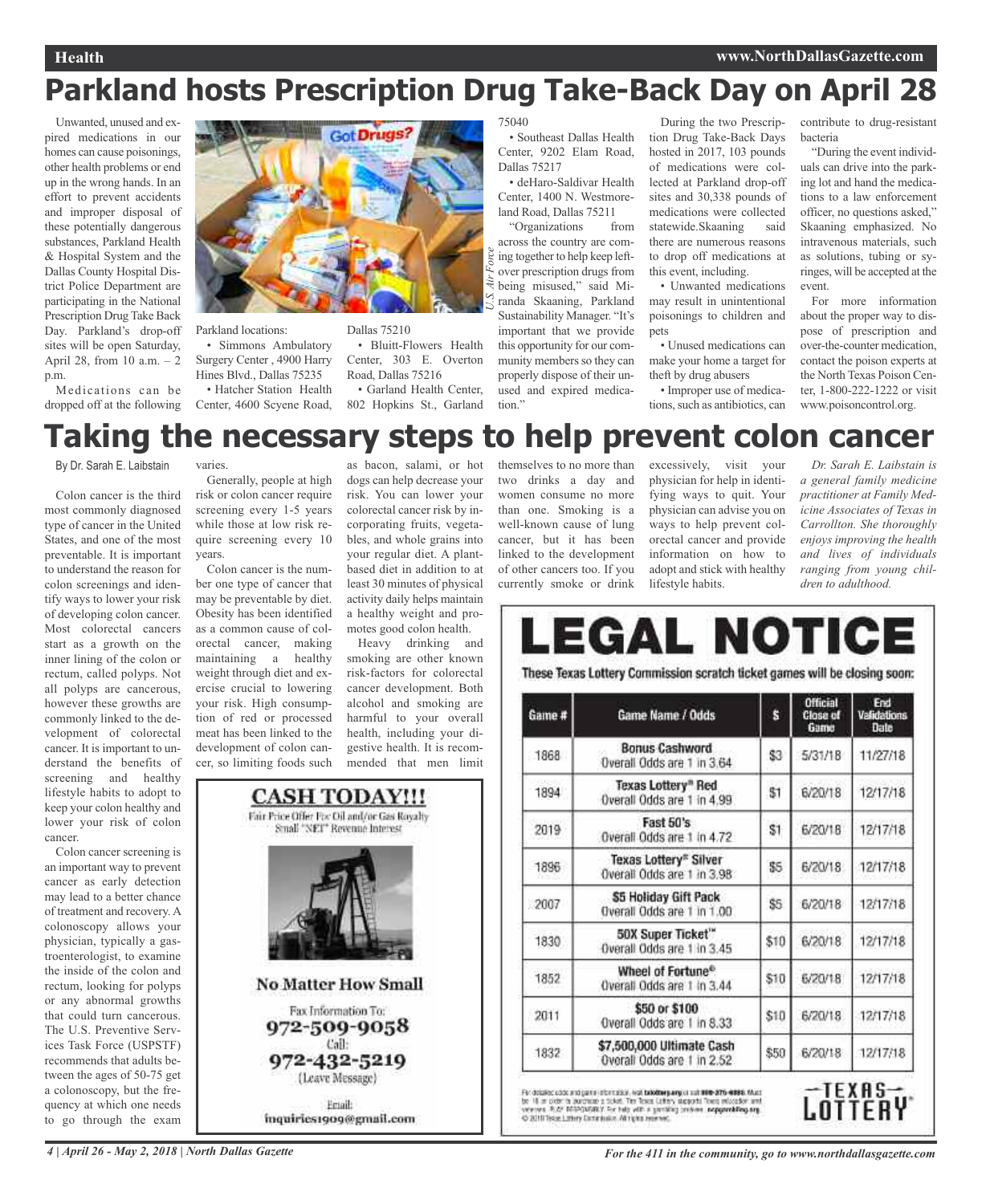Farm Manager Danny George responded to Beto's

# **Beto breaks for a lesson in urban agriculture between North Texas rallies**

By David Wilfong *NDG* Contributing Writer

In South Dallas, a few blocks further than the final stop on DART's No. 11 bus, lies Bonton Farms. The agricultural oasis is located in the heart of what was once a front line in the violent racism of Dallas' past. The name was originally "Bomb Town," but through time and phonetic alteration, the more pleasant "Bonton" came to represent this largely African American community.

Today a small farm exists that answers a lack of both economic opportunity and food quality in the neighborhood with a few sheds for chickens and goats, and 1.25 acres which currently grows 12 tons of food crops per year. In a community where 85 percent of adult males have spent some time behind bars, it has also presented an opportunity to enter back into the produc-



*Senatorial candidate Beto O'Rourke (at right) is shown progress on the construction of a new restaurant on the grounds of Bonton Farms by Executive Director Daron Babcock (left). The eatery will feature food raised locally with the South Dallas farm. Babcok pledges the culinary product will be first-rate, hopefully bringing more awareness and popularity for the urban agricultural enterprise. (Photo: David Wilfong / NDG)*

tive ranks of mainstream society. As of late, construction is underway for the addition of a restaurant.

Word has spread of this small-scale enterprise, and between campaign rallies with hundreds of political supporters, U.S. Rep. Robert "Beto" O'Rourke – the El Paso Democrat running for the U.S. Senate –

took a break to come and tour the facility, and visit with the staff.

"We've been hearing about some of the challenges that communities have; whether it's being a food desert or it's not having local business ownership, whether it's being under-served in public schools or housing or in so

many different ways," Beto said. "Then we've also heard of Bonton as an example of how to meet those challenges of the community investing in itself; literally growing its own food, investing in a market, and a café.

"It's a place where I was just told by Daron (Babcock, Bonton Farms executive director) that there's not a single establishment here where you can sit down and enjoy a meal, and literally break bread with your family or your neighbors. They're creating that here. So we were inspired by the story and wanted to come and see it for ourselves."

The visit to the farm was not exactly a public campaign event, but here were some ardent local Beto supporters who caught wind of the visit and attended. Almost from the beginning of the campaign, there has been a feeling among Democrats that Beto's senatorial run could ultimately be successful.

of work getting to know Texans and getting to know what we need," said D'Andrala Alexander. "That's the kind of senator that I think needs to go to Washington, who can truly represent our interests. People don't pay attention to Senate races like they should, and I'm just glad someone's paying

"I think he's doing a lot



attention.'

See BETO, Page 16



*Bonton farmer Doris Young gathers eggs within the hen house at Bonton Farms. In addition to eggs, the farm raises goats and produces 12 tons of food from the crops grown on the grounds. Cattle and pigs are also raised on a 40-acre plot outside the Bonton facility which the staff refers to as "the extension." (Photo: David Wilfong / NDG)*

### **Dallas student selected as grand prize winner of Congressional Art competition**

On Friday, April 20, 2018, Congresswoman Eddie Bernice Johnson announced that Victoria Taylor of the Cambridge School of Dallas, was selected as the grand prize winner of the 2018 Congressional Art Competition for the 30th Congressional District of Texas.

Victoria's winning piece, entitled "Out of the Blue", was highlighted by the competition judges for its intelligent use of both light and dark color, which underscored the artwork's sense of peace and solitude.

Victoria was honored to be selected as the grand prize winner and said, "I'm excited to see my work on display all the way in Washington, D.C.!" The other notable winners of the night – Cree Agent, a sophomore at Bishop Dunne Catholic School, won the second prize, while Natalie Carvajal, sophomore at Booker T. Washington High School, finished third in this year's



competition. *tificate to First Place winner Victoria Taylor from the Cambridge School of Dallas.*

Congresswoman Johnson was delighted at the diverse range of mediums students used to express their creative energies. She thanked all the students, parents, and teachers for their earnest support of the arts as a means of discipline and self-expression. "I am amazed each year by the students' depth and the variety of mediums used to show their art expression," said Congresswoman Johnson. "The artwork we are surrounded by today, is a small testament to the beautiful creativity we must nurture in our students every day. We should continue supporting creativity not just in schools but at home as well."

This year's Congressional Art Competition reception was held at the Morton H. Meyerson Symphony Center. Over 95 art pieces were submitted from more than a dozen schools within the 30th Congressional District. Submissions were critiqued by a panel of judges from the arts community in North Texas.

The annual Congressional Art Competition offers the opportunity for one high school student from each Congressional district to have his or her artwork displayed in the United States Capitol for the following year. Victoria will have the opportunity to travel to Washington, DC to be recognized along with other high school winners residing in Congressional districts across the country.

# **Registration for summer** and fall classes begins April 23.

northlakecollege.edu

Semester start dates: Summer I - June 5 Summer II - July 10 Fall - August 27

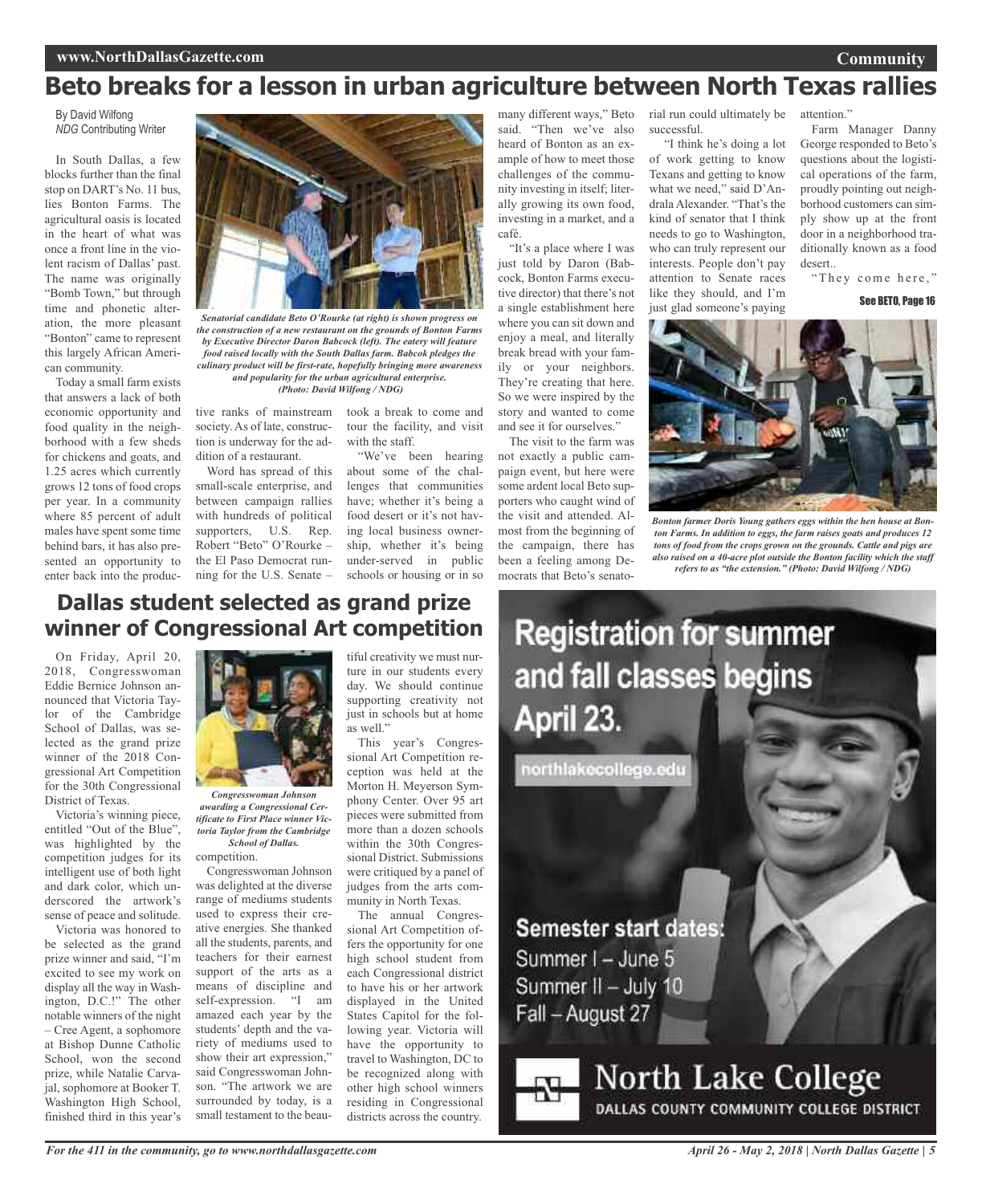

Every generation of educators builds on the groundwork laid by dedicated faculty and staff before them. Schools in the southwest area of Dallas proudly stand on the efforts of legendary leaders and influencers who have shaped District 6 into what it is today. In May, a local hero and districtwide treasure will be inducted into the district's inaugural Athletic Hall of Fame. Coach Freddie James, the former head football coach

at David W. Carter High School, will be honored among 9 other worthy inductees. Coach James led a 14-season coaching career, garnering national recognition for the Carter High School athletic program and its athletes. He left an indelible mark on student athletes on and off the field, a nod to the legacy of highperforming educators in District 6 schools. **2018 Commencement**

**On Deck** It's spring. Days are warming up; testing is ramping up; and seniors are preparing for graduation. It's hard to believe, but in a few short weeks, the Class of 2018 will wrap up their high school education and move forward into the next chapter of their lives.

To help families make plans, here are the dates of commencement ceremonies for District 6 high schools. The entire schedule is available on the district website at dallasisd.org/graduations.

**David W. Carter High School** 3:30 p.m., Sat., May 26 Ellis Davis Field House **Justin F. Kimball High School** 8:30 a.m., Sat., May 26 Ellis Davis Field House **Kathlyn Gilliam Collegiate Academy** 2 p.m., Sun., June 3 Ellis Davis Field House **John Leslie Patton**

#### **Academic Center** 11 a.m., Sun., June 3 Ellis Davis Field House

**District 6 Pride**

#### **Summer Enrichment in District 6**

Also looking forward are dozens of organizations across the community that are preparing to launch summer learning programs. From STEM, choir and dance programs to reading, sports and theater classes, there is no shortage of free and low-cost summer activities to keep the young people in your life actively learning during the summer months.

In southwest Dallas, here are a few samples of programs families can consider.

• EPIC Camp hosted at Daniel Webster Elementary, Boude Storey and Oliver Wendell Holmes middle schools is offering twoweek camps featuring leadership, literacy, culinary arts, character development, STEM, and more. Learn more at dallasisd.org/summerlearning. • Every public library in

the city – including the Polk-Camp Wisdom, Highland Hills and Paul Lawrence Dunbar Lancaster-Kiest branches – will offer students great prizes for reading through the Mayor's Summer Reading Challenge. All branch libraries have details.

• Also this summer, Dal-

las schools will offer classes for students who do not meet local promotion requirements, need to pass STAAR or who need help to pass End of Course exams. Schools will inform all students who need these programs to meet requirements for promotion or graduation.

These are just a few of the more than 100 options available to Dallas ISD students during the summer months.

To learn about the summer program opportunities around Dallas ISD, click here. Enrollment dates vary per program and campus. Feel free to contact the school offering the program(s) you're interested in.

# **Irving special needs parents address concerns to school board**

By Rachel Hawkins *NDG* Staff Writer

"I wanted to believe that this year would be different because there was no way that they would've dropped the ball so tragically and let any of this happen again," Patty Martinez, a concerned parent and a representative of Irving Stars Special Olympics students, their parents and guardians, said.

The concerned group gathered inside of Irving Independent School District Administration Building, on Monday night, April 23. While the parents watched Irving students from State-Qualifying Teams received recognition and awards for their Destination Imagination projects, they sat there and wondered why their own children could not receive the same treatment.

Last year the Special Olympics team at Nimitz High School was "threatened" when the Special Olympic teacher, who is also the coach, decided around game two of four, that because of a personal commitment she and the team would not complete the season.

"I found it appalling that



*The Irving ISD Board of Trustees recognizes accomplishments in Destination Imagination during the early agenda items on Monday night. Parents of special needs students were present to address specific concerns they have with the school district. (Photo: Rachel Hawkins / NDG)*

there was no contingency plan, and that was only issue number one last year," Martinez said. "To add insult to injury, a week later, busses for the districts did not show up for their Saturday event."

During her speech at the Irving School Board meeting, Martinez cited a lack of accountability, no contingency plan in place contributed to the lack of transportation. Because of this, more than 100 student-athletes were unable to attend and participate in the local Special Olympics event.

Lack of response to these concerns added insult to injury for Martinez.

"That was last year, and the same thing happened again this year," Martinez said. "I want to understand why our students were dealt this substandard treatment not only once but twice," Martinez said. "Once is horrendous, but twice is telling me that the system is failing its students. Phone calls and emails weren't being returned, but I remained hope $f_{11}$ "

In 2018, both Nimitz and MacArthur high schools did not procure a Special Olympics coach for track and field. This information was not shared timely with the parents and they claim

conflicting stories were given regarding the snafu.

"Tonight was the first time the principal of Nimitz put a face or voice to these issues, even though I have reached out to him multiple times, until today at this meeting.

"In the last two school years, what would not have happened to the general student-athletes, have happened to ours," Martinez said.

The parents in attendance at the board meeting were not raising their concerns for their children because many will soon graduate from high school. Their ef-

forts were on behalf of special needs children in elementary and middle school to help to ensure they have a better experience going forward. The community believes it It is important for their children be seen as equals just like the 'typical' kids at their schools. They did not want the children to feel like they are being left out.

"We feel that our children are being set aside and put to the back burner to where the school is not providing us with certain services that they should be receiving," Jaminet Rivera, a concerned parent of a special needs student said.

As many parents with special need students started seeing the same problems, they began by texting each other and later creating a small group. They realized the experiences were common, and many felt they were getting the runaround. Leaving them feeling like their children were being treated like second-class students.

"If you take the football team, for example, we know that there is no way on earth the team would fail to participate in a sporting event,"

Rivera said. "These issues have been going on for the past two years and we made multiple attempts to communicate with teachers and principals at the different high schools as well as the superintendent and the board of trustees."

"All we get is the runaround, Rivera said. "They tell us 'we'll get back to you' but no one ever bothers to correspond with us. We have evidence of emails we have sent, and to this day we still haven't heard anything or even a resolution to this problem."

The parents came to the conclusion the issues can be easily resolved if the school board is more productive and communicates more with the parents, along with working with them to solve the problems that may seem very basic and trivial.

"Our children are not at the same level as the general students," Rivera said. "A lot of them can't speak and cannot do a lot of things for themselves, but that doesn't mean that they are less than anybody else or should be deprived of any opportunities that are given to many of the other students."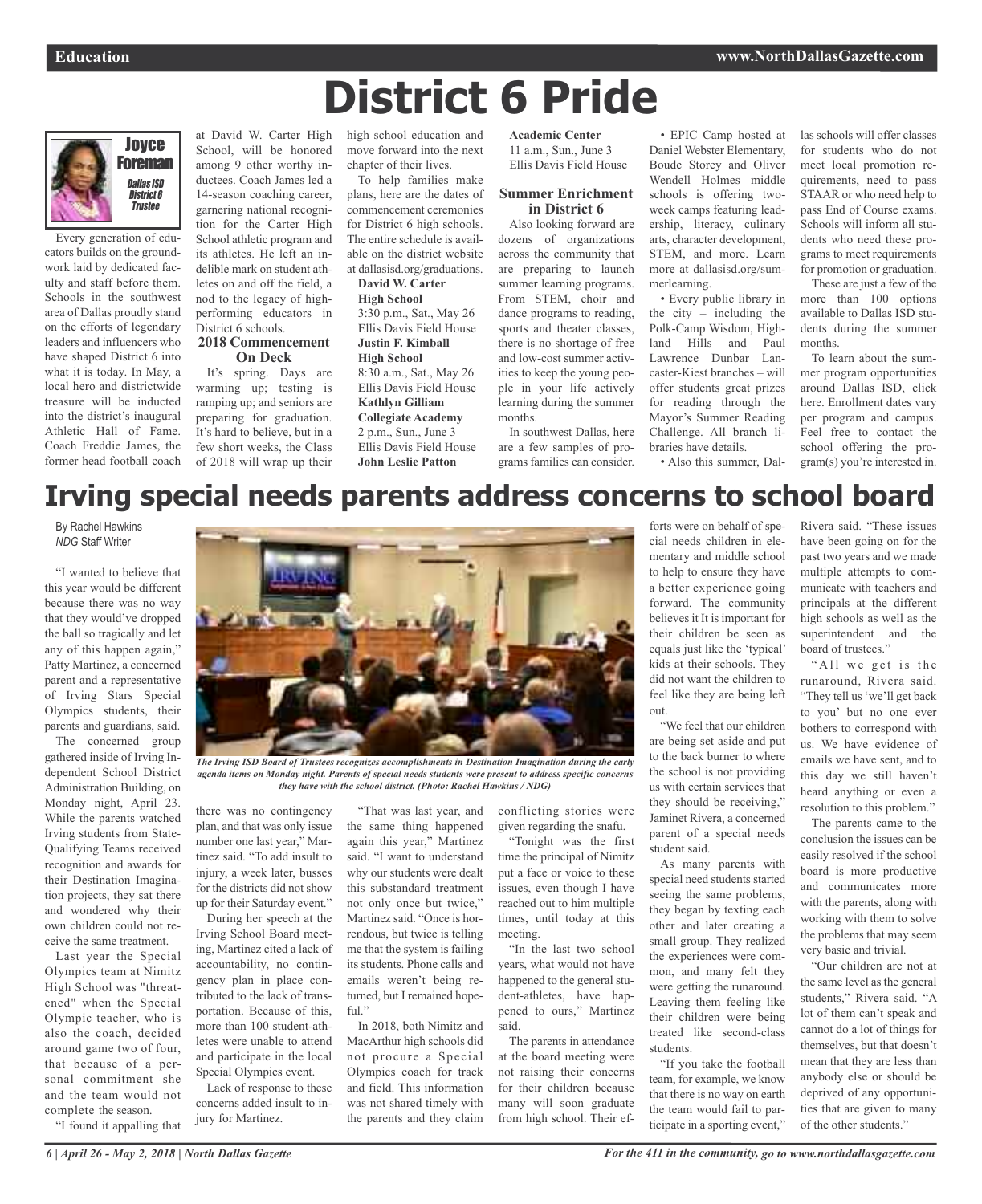

# **Celebrate National Day of Prayer in Plano**

Join your neighbors and friends on Thursday, May 3 to celebrate the National Day of Prayer. Choose from these opportunities:

• 6:30-9:30 a.m. - Collin County Christian Prayer Breakfast is at Plano Event Center, 2000 E. Spring Creek Pkwy. Purchase tickets online.

• Noon-1 p.m. - Local

pastors invite you to join the free annual National Day of Prayer service at Plano Municipal Center.

• 7-9 p.m. - The Plano Multicultural Outreach Roundtable (MCOR) organizes the Interfaith National Day of Prayer. This free gathering is open to all at Plano Municipal Center, 1520 K Ave.

# **Irving mother determined to make change**

By Rachel Hawkins *NDG* Staff Writer

Nuzhat Hye, an Irving resident since 1989 and a candidate for Irving School Board Place 4 is determined to change the quality of education for the students, teachers, and parents.

"What inspired me to run was seeing the current start of Irving School District, and the numbers and demographics," Hye said. "We can do better, we can be competitive with other school districts. We need to service our students because many of them come from many backgrounds and some underprivileged.

"A majority of our students are Hispanics, followed by African Americans and Caucasians," Hye said. "When I'm looking at the numbers and talking to the teachers, I feel that we need to work with parents and students to motivate them. I'm used to working with kids on both sides of



*Guests in attendance at the April 21 lunch meet and greet with Nuzhat Hye: Lynn Walters-Past President of the Irving ISD PTA, Scott Walters -Lynn's Husband, Kim Morris-Founder of the Irving Democratic Women's Club, A.D. Jenkins-Irving ISD School Board Member, Aldean ElHassan-Leader of Sudanese American Community Association, Abdel ElHassan- Candidate for Irving City Council in 2017, Nuur Xasan-President of the Faruq Islamic Center, Bishop Mary Lewallen-Pastor of Glory Temple Holiness Church, Martha Stewart-Mother, Voter, Dedicated Community Volunteer in Irving, Lisette Caraballo - Owner of IRealy Real Estate Company and Cilvil Rights Activist here in Irving, Kay Schecht-Founder and President of Irving Together, Mirza Sajid -Leader in the Blangladeshi Community of North Texas and Past Executive Board Member for the DFW Association of Taxicab Operators, Hasmat-Past President of the North Texas Bangladeshi Community, Miss K-Irving Entrepreneur, and David Gutierrez -Irving Hispanic Community Activist and Former Irving Political Candidate (Image: Rachel Hawkins NDG)*

the spectrum, and I feel that if I can work at grassroots levels and bring the school district up, it's a win-win situation for our city as well.'

To get everyone on board she plans to host town hall meetings, create focus groups, and establish committees to ensure the involvement of all stakeholders.

**Game Plan for Success** If Hye wins the election, she has outlined three main goals as part of her plan to improve the school board.

Her first goal is to improve the number Irving ISD graduates pursuing higher education.

See MOTHER , Page 11



For the 411 in the community, go to www.northdallasgazette.com April 26 - May 2, 2018 | North Dallas Gazette | 7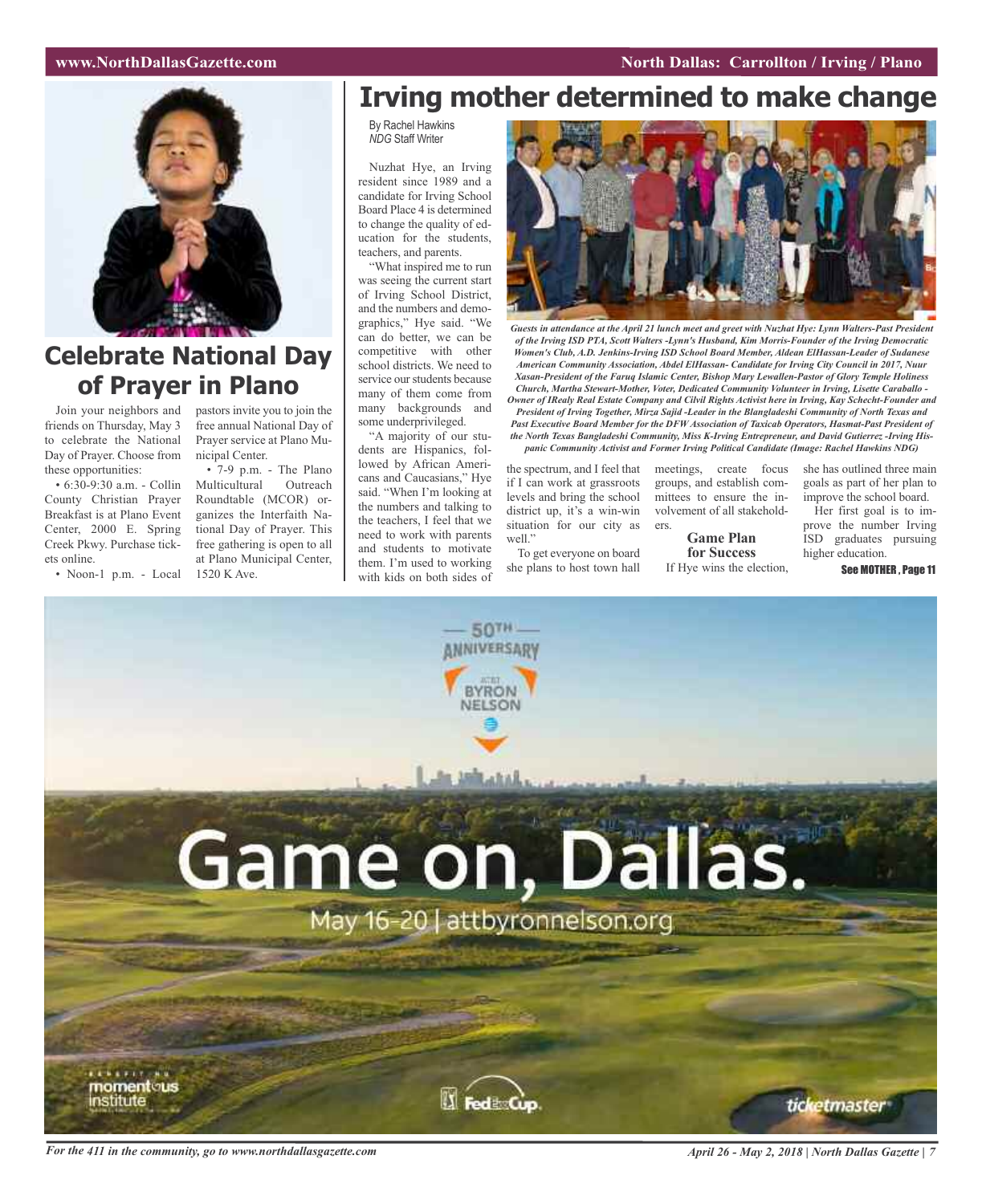#### **City Briefs**





#### **Dallas**

Project Vintage Runway will be held at 3015 Trinity Groves on Sunday, May 20 from 2 p.m. - 3:30 pm. The design competition and fashion show will benefit Center of Hope Women & Children's Shelter. The event will feature chef stations with delicious brunch bites prepared by Dallas' most popular chefs. Local businesses, many owned by women, will also be in attendance.

The theme for this event is Transforming Fashion.



Local women, including residents of Center of Hope, will be receiving makeovers and modeling the newly created fashions in the competition. The top three designers and their models will receive prizes.

The event will be emceed by KLTY Radio Host Starlene Stringer and Former Super Bowl Champion Isaiah Stanback.

Tickets are \$35 and include entry into the event, food and a goody bag.

#### **Garland**

Be a part of the 6th annual Garland Gives Day of service Saturday, April 28. Get all the details, review available opportunities and sign up for a preferred project at GarlandGives.org.

Take your turn, roll the dice, it's time for Garland Chamber's 9th annual Business Expo. The Monopolythemed 9th Annual Busi-

ness Expo on April 26 is from 9 a.m. - 2 p.m. This event brings local product and service providers under one roof for the community to browse all Garland has to offer.

#### **Irving**

The Irving Concert Series 4 Kids is back Friday mornings during the month of May.

Children ages 5 and younger can dance to live music at their very own mini concert.

The Irving Parks and Recreation Department will hold the shows at the Irving Soccer Complex, 3585 World Cup Way. Gates open at 9 a.m. and the concert will start at 10 a.m. Before the show, kids can enjoy the covered playground, craft activities, free balloons and a chance to meet and take photos with popular characters from children's television shows.

Attendees are encouraged

to bring blankets or chairs for the open lawn seating. They also can purchase a cold treat from Bahama Buck's food truck or bring their own food and beverages from home.

follows. • May 4: Mr.Willy

• May 11: Sugar Free Allstars • May 18:Joe McDermott • May 25: Hey Lolly Band

If inclement weather creates a potentially unsafe outdoor environment, concerts will move to the Irving Auditorium, 801 W. Irving Blvd, or the Irving Arts Center, 3333 N. MacArthur Blvd. Visit the event's Inclement Weather Plan for additional information.

Parents are encouraged to fill out a survey while at the event. Those who do will be entered to win free tickets to Medieval Times. For more information, visit the Irving Concert Series 4 Kids webpage.

#### **McKinney**

Kate Parker will be celebrating her first solo show called Will of the Women from May 5th to the 7th at the Cove in McKinney.

This year's lineup is as The show will highlightpainting series and series of photographs exploring "the double standards

women live by - how we compare ourselves to an unrealistic magazine standard of beauty, our personal expectations to be all things to all people and the struggles we encounter in our inner lives." Some material may not be suitable for children.



**Bringing them in safe...**

*Culinary Specialist 3rd Class Jeffery Thomas, from Ft. Worth, Texas, signals to an UH-1Z Huey assigned to Marine Light Attack Helicopter Squadron (HMLA) 267 on the flight deck of the Harpers Ferry-class amphibious dock landing ship USS Pearl Harbor (LSD 52). Pearl Harbor is currently underway off the coast of Southern California conducting routine training operations. (U.S. Navy photo by Mass Communication Specialist 3rd Class Kelsey J. Hockenberger/Released)*

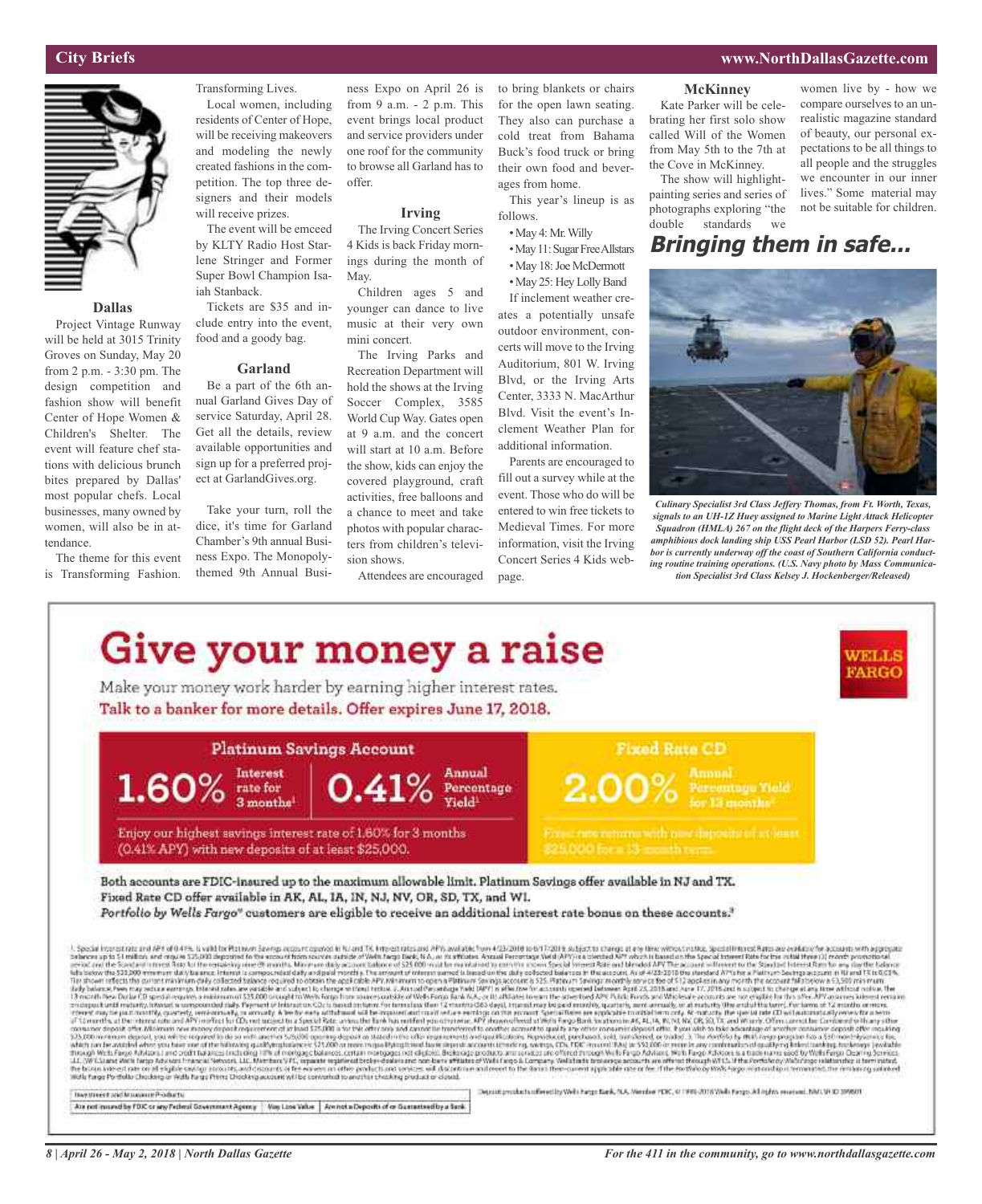By Dwight Brown NNPA Film Critic *3 1/2 stars (out of 5)*

What you'll hear and see in this topnotch horror/thriller has got to be one of the best uses of sound deprivation and sound effects ever blended together in any movie.

With the release of last year's "Get Out," the horror genre has blown up big time. It's no longer limited to your granddaddy's "Frankenstein."

"A Quiet Place," with its extremely well-thought-out use of silence and noise, is another one of the new age pioneers that is stretching boundaries. Rarely has a scary movie been so filled with vulnerable protagonists and fraught with abject fear, impending danger and raw emotion. Wow.

The unlikely source of this trailblazing filmmaking is the actor John Krasinski. Yes, the comic thespian from TV's "The Office" and the occasional dramatic lead in films like "13 Hours." Krasinski marked his feature directing debut with "Brief Interviews with Hideous Men" and followed that up with the comedy/drama "The Hollars," a film he co-starred and directed. With this highconcept piece, he meshes writing, acting and directing duties.

The young dad LeeAbbott (Krasinski) walks through an abandoned general store in an empty New Englandlooking town, where fallen leaves blow down desolate streets.With his wife, Evelyn (Emily Blunt, "The Girl on the Train," and Krasinski's real-life spouse) in tow, and his three children behind him, the group scavenges for supplies. There's Regan (Millicent Simmonds, "Wonderstruck") a stubborn tween girl who is deaf; her younger brother Marcus (Noah Jupe," Wonder") and the barely-over-toddler-aged Beau (Cade Woodard).



*Dwight Brown says that, "A Quiet Place" stretches the well-worn, horror genre way beyond expectations, using sound as its muse. (From left-right) John Krasinski stars as Lee Abbott, Noah Jupe plays Marcus Abbott, Emily Blunt stars Evelyn Abbott and Millicent Simmonds is Regan Abbott in "A Quiet Place." (Paramount Pictures)*

Asthe family walks home, single file through the woods, it's hard not to notice that they don't talk. They are also hypersensitive to making any noise, to the point that they walk barefoot and seem paranoid that something will jump out at them. Their fear is just, as violent deadly creatures abound, who can take out a subject or person in one swoop. The trick with the menacing demons is that they are blind and stalk victims based on noise. Hence the survivalists' shroud of quietness. And if the family needs a reminder just how precarious their situation is, they get it when one of them makes a peep and swift carnage ensues.

That's the setup by screenwriters Bryan Woods, Scott Beck ("The Bride Wore Blood") and Krasinski. Most of the action takes place around the Abbott's farm, in corn fields, nearby streams, their house and bunker cellar. The lack of locations just makes the proceedings more eerie and claustrophobic. You feel that their lives are constrained, stripped-down and boxed-in.

The dynamics between Lee and the bullheaded Regan, strain emotions within the clan and add a tension within their dire circumstances that pulls you closer into their lives, far deeper than the standard genre film. Every step they make, any impromptu outburst or falling object could mean death. It's a horrible way to live. It instills fear in the family and the viewer almost instantly. It scares you to the core with unabated anxiety for 90 nail-biting minutes.

It's almost shocking that an actor who has built his career on comedy could turn into a director who knows how to milk intense drama out of every scene. Sure, Jordan Peele ("Get Out") paved the way, but John Krasinski's take on this horrific, terrorizing story is as sound, astute, creative and forward thinking. It's makes you want to follow his impending career as a director to see what he'll dream up next.

Krasinski is very judicious and sparing with the violent, bloody attacks, pacing them out perfectly over the course of the film. The incessant suspense is even more nerveracking than the carnage. The creatures are horrific enough, but watching them circle around potential victims just makes your heart stop. He's also great with the child actors and gives Blunt enough room to be vulnerable and brave in moments that range from recoiling from a monster who is breathing down her neck, to guarding her children like a momma bear.

Marco Beltrami's("World War Z") musical score whips emotions up into a frenzy. Christopher Tellefsen's editing never skips a beat and Danish cinematographer Charlotte Bruus Christensen ("Molly's Game"), production designer Jeffrey Beecroft ("13 Hours") and set decorator Heather Loeffler ("American Hustle") can create such a homey, familial atmosphere, from so few sets. Credit also goes to them for giving the film a look that is so archetypical rural Americana.

Krasinski makes the quintessential, Birkenstock-wearing everyman dad likable. Blunt displays a wider range of emotions and it's great to see her in a strong movie after duds like "The Girl on the Train."At one point Evelyn confronts her husband when their kids are in peril: "Who are we if we can't protect them?" That sense of love, responsibility and guilt will tug on the heart strings

cuts the fat. It's amazing that of adult viewers, especially parents.

With no dialogue whatsoever, Millicent Simmonds becomes the central focus of your empathy. It's like her Regan character never makes the right choice. Add on a disability that puts her at a clear disadvantage, considering the surrounding danger, and you instinctively pin your hopes on her pulling her family through its ordeal.

There is sequence, however it needed more thought: In opening scenes, as the family walks home, the father leads and mother follows with the kids behind her. Few families go to the mall without one parent in the front and one in the back, in order to make sure that their little ones don't get lost. If people-killing monsters are around, you'd think mom and dad would watch them like a hawk, from the front and the back. Just saying.

This kind of horror film could easily become a cultural phenomenon. Families might want to see the Abbotts' dilemma over and over again. Young people might be repeat attenders too.

"A Quiet Place" stretches the well-worn, horror genre way beyond expectations, using sound as its muse. It's a very thoughtful and emotionally-wrenching experience, mind-blowing and scary as hell.

*Dwight Brown is a film critic and travel writer. As a film critic, he regularly attendsinternational film festivals including Cannes, Sundance, Toronto and the American Black Film Festival. Read more movie reviews by Dwight Brown here and at DwightBrown-Ink.com.*



As a 3 ferm Carrollton-Farmers Standh 350 school board trusher, culledtivity as a corporate governmental body<br>Form imacted policies on behalf of the district, revocated on behalf of our consciounts, set a turning and appro annus budges.<br>• I have been an advocate for school wachers and students in Austin during past Texas legislative westions for massed funding for our schools creased funding for our schools.<br>• Darley my furnitus schools board trusted CFB has increased by graduation rate from 83% to 84%.<br>• As a Based of Drester for Dress for Sucrares-Dallas I have been an advanced for warmin cau than and better taxation.<br>- and my community service in this community spans 40 years on those a pulse of the community as well.<br>- In 2012 I was bonored by receiving the Distinguished Asumus Award, magneti induction to R. acmost rise or Family 11.<br>• In 2013 I was honored In receive the Farmers Branch Rotary 2015 Community Service Award.<br>• In 2015 I was honored In receive the 2015 Community Service Star Award. A Proven Leader in the Business . I am the CEO and Foundatio! State Tax Cross. LLC a side and local has advisory and consulting services form<br>\*I have work with state and local governments for over 26 years in identifying and recovering underreported taxe be collections. . Was honored to be sppointed to the Texas Strue Comptratie's Cless Heger's "Texpayer Advisory Group" from -1 was honorated to be appointed to the Term. Strue Comptratie's Clen Hegars. "Texpayer Advisory Group" from<br>2014 has recovered \$11.1 Million Dallars for the Store of Texas and monicipalities throughout the State of Texas.

Carrollton City Council matters and being a city council member matters. Not contrast to the state of the properties of the state of the state of the state of the state of the state of the state of the state of the state of the state of the state of the state of the state of the state of the st

.<br>. The state function is a price material permit of the sign district the sign function.



*NDG Entertainment Ticket Giveaway!!! Follow North Dallas Gazette on Facebook, Twitter and Instagram to keep up on all the latest!!!*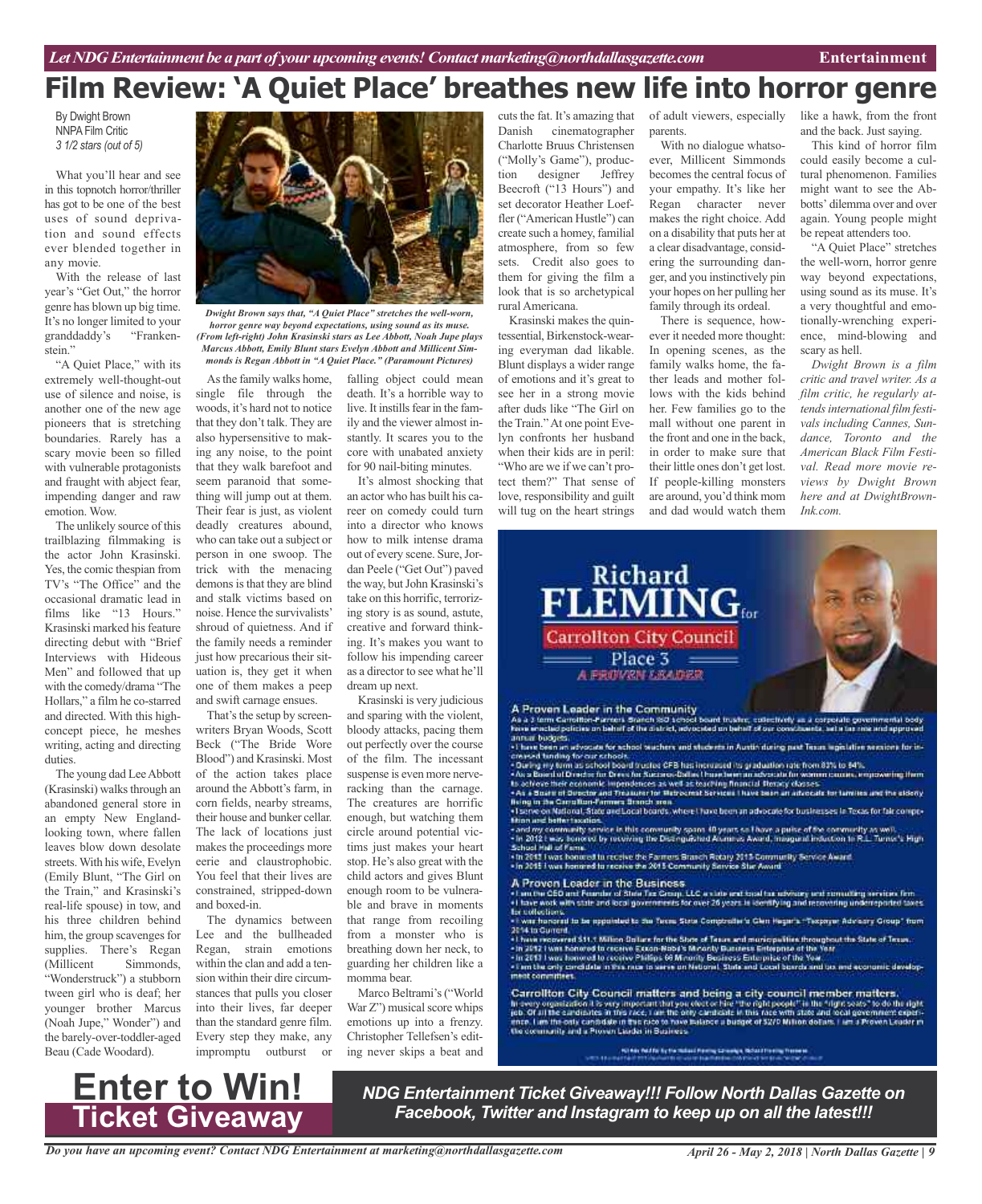# **EarthX brings environmental awareness to Dallas**

By Rachel Hawkins *NDG* Staff Writer

Did you know Dallas is the 11th most polluted city in the U.S., and North Texas alone has some of the highest ozone levels in the entire state? Most North Texans are thinking how could this be? North Texas is covered in recycling bins, the latest health crazed and those yellow and green bikes you cannot seem to escape.

Maybe it's just the fact that North Texans are not doing enough.

EarthX 2018, the world's largest environmental experience and global gathering held their annual event from April 20-22 at Fair Park. The expo featured more than 250 speakers. During their conferences, they covered several topics ranging from recycling, oil and gas, clean energy, and water. These were split up by their respective topics.



**Dumpster Art**

It was not all work and climate change debates at EarthX. During the event, kids participated in a dumpster paint competition.

The City of Dallas Waste Division invited artists submit art work for a competition. All of the Dallas ISD schools submitted their designs, and the judge's panels chose the top four.

"This is called art for dumpsters," Marcos Estrada, a coordinator with the City



*At left, EarthX petting zoo offered unique animals to entertain children. Above, SCUBA divers instruct visitors in a large diving tank. (Photos: Rachel Hawkins / NDG)*

of Dallas' Zero Waste said. "We're with the City of Dallas for the sanitation department for the zero waste division. We try to inform the citizens of Dallas about recycling and how to reduce their waste. We came up with this event because we have dumpsters all around the city and no one pays attention to them."

This is the third year artists have been invited out to Earth $X$ , but this is the first

year Dallas ISD schools were specifically asked to come out

"We were thinking about how to get the discussion about recycling out there," Estrada said. "We came up with beautifying dumpsters since we already have them everywhere. We wanted artists to come out and put their art to them.

"We wanted to reach out to the students because we want them to learn about the

environment and learn about recycling at an early age," said. "Since they are going to grow up we are hoping that they will apply that to their own lives. Many of them range from middle school to high school, and you can tell from what they have done so far that they are really talented artists."

#### **Special events and food featured at EarthX**

Special exhibits at EarthX 2018 included:

• EarthxSolar was an exposition and B2B that brought together business, government, investors, and academia. It showed how they can chart the future course of energy technology in the U.S. and around the globe. The workshops focused on breaking down barriers that accelerate the mass adoption and deployment of solar, storage, and electric vehicle technologies.

#### See EARTHX, Page 14

# **Main Event is breathing fun back into Toys 'R' us gift cards**

The last day to use a Toys "R" Us gift card has passed, but there is still time to turn your misfortune into fun.

Main Event Entertainment announced starting April 23, guests can bring any unredeemed Toys "R" Us plastic gift card to their favorite Main Event center

and exchange it for \$20 in game play. Guests can use it to earn points playing in the games gallery featuring more than 100 of the latest interactive video games and redeem them for toys.

Guests will receive one \$20 FUNcard, good for game play only, for each

Toys "R" Us gift card, regardless of the value remaining on the card. Limit two gift cards redeemed, per person, per day.

"We wanted to take a challenging situation and make it more positive for our guests," said Brendan Mauri, Senior Director of

Below is an outline of the

Sunday, April 29 – COM-

Marketing at Main Event Entertainment.

"We understand that parents and kids all across the country were upset by the closing of one of their favorite retail brands, so we wanted to offer a silver lining to them by turning their expired gift cards into \$20

of pure fun!"

All Toys "R" Us gift cards expired on April 21. The retail chain filed for Chapter 11 bankruptcy protection in September and is in the midst of a liquidation and asset auction overseen by the U.S. Bankruptcy Court in Virginia.

Main Event is only offering this exchange program through May 31, so be sure to act fast and head into your nearest Main Event center today. For locations and more information, visit mainevent.com.

# **Intersections Programs for Bread highlights Dallas-born playwright**

Bread is nourishment. Bread is legacy. Bread is life itself. And bread is money. This world premiere by award-winning Dallas-born actress and playwright Regina Taylor weaves a compelling family drama of hopes, fears, thwarted dreams, and dark secrets against a turbulent backdrop of racial tension and social upheaval. The special presentation continues this week at WaterTower Theatre in Addison.

In the story, it is early 2017; a time of change. James and Ruth are a middle class couple from Oak Cliff, a historic south Dallas neigh-



*Stormi Demerson and Elliot Marvin Sims in BREAD at WaterTower Theatre. Photos by Evan Michael Woods.(Courtesy photo)*

borhood on the verge of gentrification. They plan a bright future for their teenage son and his soon-to-be-born brother. But when James' brother Jeb returns home, buried family tensions resurface and the past casts a troubling shadow across an uncertain future. Taylor's stirring, timely story of identity and family asks: How can we prepare the next generation for what's to come? schedule of events: MUNITY CONVERSA-

Water Tower is hosting a Community Conversation led by local actress/singer

Denise Lee featuring other members of the Cast of Bread discussing the themes that arise from the play and the impact they have on our community.

TION – With Denise Lee

Thursday, May 3 – MY BLOOD, MY BONES – A Conversation on Black Motherhood

Four mothers join us for a powerful post-show conversation on the experience of raising a black child in today's America.

Saturday, May 5 (8 p.m.) – BREAD IS LIFE – A Con-

versation with Playwright perience in Dallas-Fort Regina Taylor

Playwright Regina Taylor joins the audience for a postshow conversation discussing her Dallas-based world premiere play, BREAD.

Sunday, May 6 – DO SOMETHING THAT'S FELT – A Conversation on Theatre of the African American Experience

Local artists in a postshow conversation about the importance of equity and inclusion inAmerican Theatre, and what their experience has been like creating work of the African American exWorth.

In addition to the above post-performance discussions and panels, WTT will host Conversations with the Artists, a post-show conversation with members of the cast of Bread discussing the themes of the play, the rehearsal process, and their unique experience developing the characters of a World Premiere play.

For questions regarding the Intersections programming, and tickets to Water-Tower Theatre, please contact the Box Office at 972- 450-6232.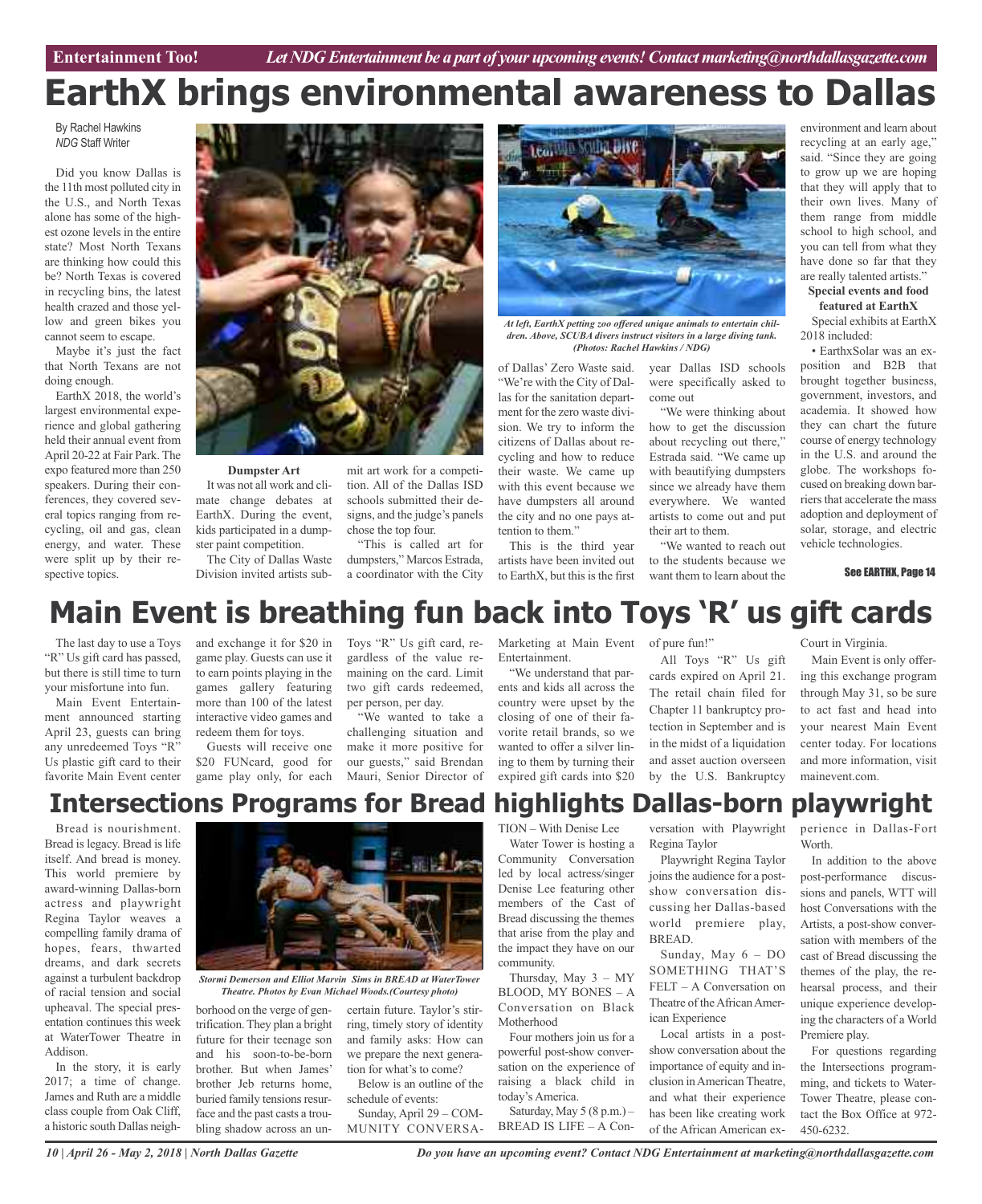# **U.S. Senate votes to revoke protections on anti-discriminatory auto loans**

By Charlene Crowell

America is often touted as a nation of laws, and not of men. But it seems that today some lawmakers have no interest in upholding laws that mandate fairness in financial services – particularly when consumers of color are affected.

On April 18, the U. S. Senate voted 51-47 in support of S.J. Res 57, a joint resolution to revoke the Consumer Financial Protection Bureau (CFPB)'s 2013 guidance on indirect auto lending. The previous day, the Trump Administration issued a statement in support of the rollback.

Among those voting against the resolution was Connecticut Senator Richard Blumenthal who issued a statement following the unfortunate vote.

"Perpetuating predatory practices that lock consumers of color into higher auto loan interest rates doesn't just harm those individuals, it exacerbates ethnic and racial wealth disparities that feed into the deep inequality that exists in our country today," said Blumenthal.

But Senate Majority Leader Mitch McConnell of Kentucky welcomed revis-

iting auto lending regulation. "Our whole economy is getting a tune-up. And now it's time for the front end of the auto industry to come along for the ride," said McConnell in a related article.

What the senior Senator from Kentucky does not seem to know is that consumers of color, especially Blacks and Latinos, already know too well how it feels to be taken on the wrong ride in auto finance.

Scrutiny is also warranted for the 51 Senate colleagues who agreed with Majority Leader McConnell. In fact, among Senators serving as co-sponsors of the ill-advised resolution were representatives of Alabama, Arkansas, Florida, Georgia, Louisiana, Indiana, Mississippi, Missouri, North Carolina, Ohio, Nevada, Pennsylvania, South Carolina, Tennessee, Texas and Wisconsin. In all, 22 Senators lent their names and influence as co-sponsors.

The Senate vote came five years after CFPB's blueprint for lenders and auto dealers underscored standards set by the Equal Credit Opportunity Act (ECOA). This act makes it illegal to discriminate due

to race, or other protected classes in credit transactions. Under ECOA, indirect auto lenders (those who finance loans through dealers) are creditors and must uphold the law.

Following a long history of documented discriminatory effects in auto finance, CFPB acted in 2013 to provide clear guidelines to lenders on how to avoid discrimination going forward. Following the guidance, CFPB, jointly with the Department of Justice, reached a series of settlements totaling more than \$140 million with Ally Financial, Fifth Third Bank, and the financing arms of auto manufacturers Honda and Toyota all because their pricing models showed discriminatory effects on borrowers of color.

The odds of predatory auto finance increase when consumers of color are involved. For years, consumers suspected and then began to complain of unfair practices in auto finance. By the mid-1990s, a series of related lawsuits were filed, all alleging that consumers of color received higher interest rates than those given to similarly-situated white borrowers. Oftentimes, the higher rates charged to borrowers of color were not related to their creditworthiness. This contention was documented earlier this year by the National Fair Housing Alliance. This housing advocate's investigation found that better qualified non-White testers participating in an investigation of auto lending would have paid an average of \$2,662.56 more than less-qualified White counterparts.

Now multiply that average over-payment by the millions of people who rely upon auto dealers to provide a finance package for their purchase. Nationwide, an estimated 80 percent of auto loans are financed through auto dealers. Dealers are also allowed to increase the interest rate on auto loans, and keep some or all, of the padded costs that typically range an additional 2.0-2.5 percent above the actual lender's rate. As a result, affected consumers wind up being bilked out of \$25 billion over the life of auto loans made during a year.

Personal transportation can be the difference between accessing employment, health care, educational opportunities, or even day-to-day living needs. In many locales, owning a car is the only way to reliably reach these and other destinations.

Auto finance is also the third largest category of consumer debt, after housing and student loans. With rising purchase prices, many auto financers offer extended payments of 72 months or longer to sell consumers an "affordable" monthly payment. Should finance and interest charges be predatory in nature, affected consumers can wind up paying more in interest than for the value of the vehicle.

Regardless of the next proposed regulatory rollback, one thing is clear: Civil rights and consumer advocates will remain united and dedicated to fair and equal lending.

"Charging people of color more money for their auto and financing is not only immoral, but it's illegal and it drains a family's household income," said Wade Henderson, Senior Advisor at the Center for Responsible Lending. "This important guidance should stay intact."

should look for ways to keep consumers from being discriminated against instead of making it easier for them to be preyed upon," noted Samantha Vargas Poppe, Associate Director of Policy & Advocacy, UnidosUS. "CFPB's guidance addressed these financial abuses and should be supported by Congress, not repealed."

**Marketplace**

"For more than 109 years, the NAACP has worked to remove discriminatory barriers to equal protection and equal opportunity under law," noted Hilary O. Shelton, Director, NAACP Washington Bureau and Senior Vice President for Policy and Advocacy. "Our fight to strengthen and implement crucial protections to limit and end racial discrimination in lending is as important today as when we were founded in the early 20th Century."

In the 21st Century, the journey towards justice must continue.

*Charlene Crowell is the deputy communications director with the Center for Responsible Lending. She can be reached at Charlene.crowell@responsiblelending.org.*

"Our elected leaders

### **Better Business Bureau honoring the entrepreneurial spirit for National Small Business Week**

Starting a successful small business is one of the quintessential elements of the American dream. According to the U.S. Small Business Administration, more than half of Americans either own or work for a small business, and small

"Irving is graduating almost 100 percent of its students from high school, but a very small percentage is actually making it to colleges," Hye said. "That's of concern to me, I want these students to be empowered, and have good scores.Asfor the students who cannot or do not want to go into the four-year colleges, we want

**MOTHER**, continued from Page 7

businesses create nearly two out of every three new jobs in the United States each year.

April 30 through May 4 is National Small Business Week - To join in this national effort and support small business owners, Bet-

them to come out with the skills they will need for securing a well-paying job." Her second goal is gaining more engagement from the

"Unless students get the support from their homes, they are not going to be very successful," 1 said. "We know that a lot of these parents are ESL. We want to en-

ter Business Bureau is hosting its first-ever National Small Business Week (NSBW) Facebook Live Series. The series is being led by BBB Regional Directors representing all 105 counties within our service area every day from 11 a.m.

gage the parents to make choices with their children's education and understand the opportunities available

Hye plans to bring in translators, and motivators who can draw the parents into the schools, help them feel more comfortable with the process, and get them in-

"I have talked to parents and teachers whose students

for them."

volved.

to 1:30 p.m. The interviews are covering topics on how to start, manage and grow a small business.

If you'd like to join via Facebook for NSBW, like us on Facebook and visit the event page. You can also follow on Facebook, Twit-

have come from broken home. These students are not only getting the parent support but the social counseling they need. I once talked to an elementary school who had 800 students and only two counselors."

Her third goal is to improve student performance on standardized tests, helping to improve the reputation of the district.

"If the district is seen as

ter and Instagram by using the hashtags  $#BBB-$ BizWeek and #NSBW.

See below for a full schedule of topics: Schedule of Events:

April 30: How to Get Your Small Business Started

stronger, then we can attract more residents to Irving," said. "Right now people are leaving Irving to go into Coppell and Farmers Branch. We need to attract them back to Irving, and get businesses in Irving to bring our economic growth up."

Hye has reached out to school board trustees serving other districts to learn their best practices and identify ideas which can improve

May 1: How to Grow Your Small Business

May 2: Marketing Your Small Business on a Budget May 3: Small Business Fiscal Responsibility

May 4: Why Become BBB Accredited?

#### Irving ISD.

"Working with parents and teachers, and being one myself, I realized that teachers carry the flag barriers of the schools, and need to empower and work with them," said. "I have 35 years of experience in this field and being a team player, so that would help leverage to what works for other schools and for ours as well."

parents.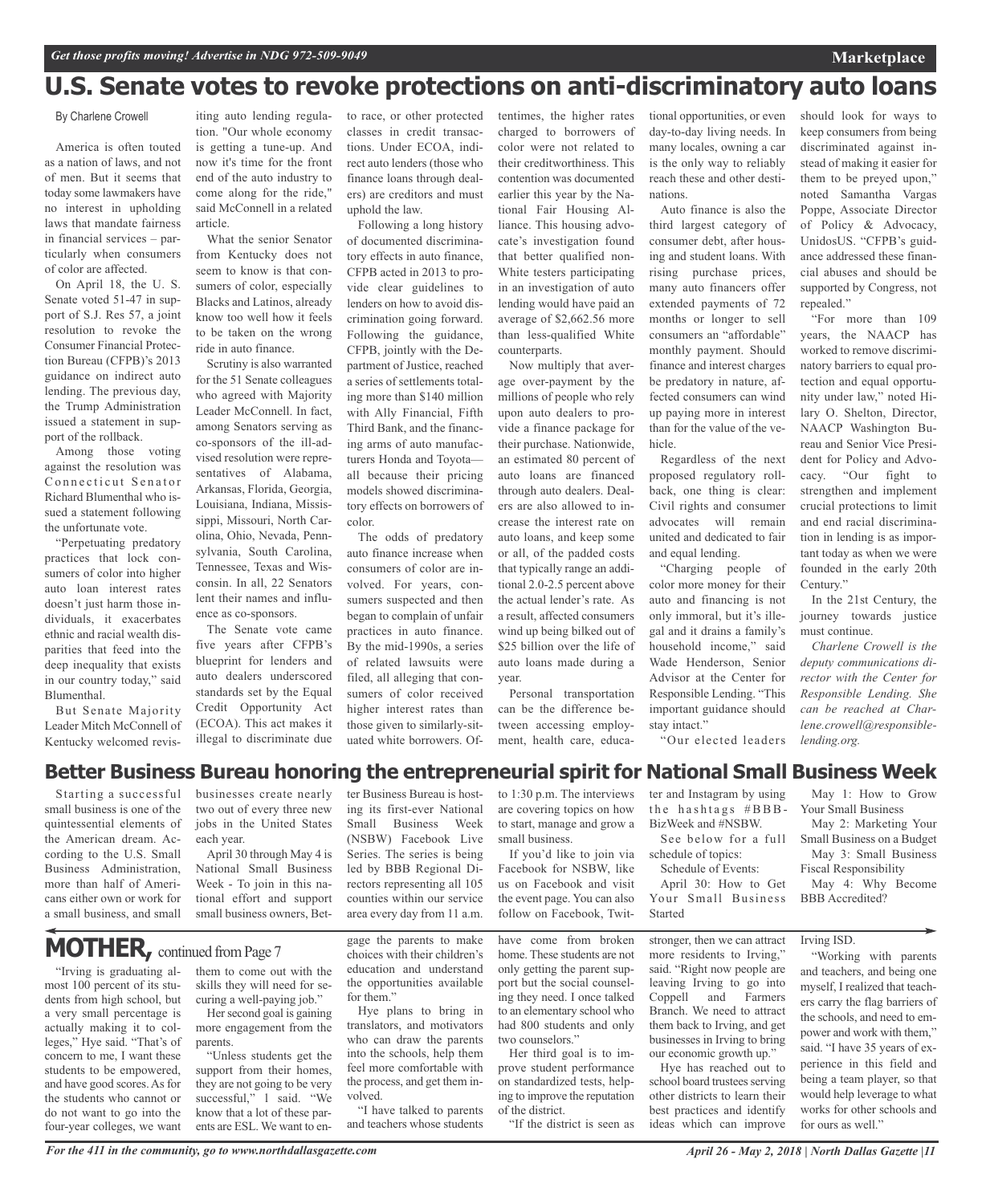# **VOTE,** continued from Page <sup>1</sup>

running unopposed. Blanscet is currently serving as mayor pro tem, and has been on the city council since 2015. He is a former general counsel for Atmos Energy, and subsequently served as a Baptist minister.

In Place 1 there is a threeway contest for the council position; including incumbent James Lawrence, along with challengers Therese Beckley and Steve Babick. Lawrence, a native of California, has experience in the Army Reserve and works in sales management. Currently he serves on the Audit/Finance Subcommittee and is a liaison for two advisory committees. He was first elected to the council in 2015.

Beckley has lived in Carrollton for 47 years according to her filing for candidacy. Information on Beckley is hard to find as she has no campaign website, and has declined to respond to recent media requests for information.

**COLLABORATE** 

Babick arrived in Carrollton in 1992. As a Chief Financial Officer, Babick describes himself as "a finance guy" and sees himself as someone qualified to "dig into the numbers" on behalf of the city. Babick served on the Carrollton City Council from 2014-17 before falling short in a runoff race for Mayor.

Place 3 also features three candidates; with Zul Mohamed, Richard Fleming and Pat Cochran vying for the seat.

Mohamed is the CEO of a web design and digital marketing agency and holds a BA in economics from the University of North Texas. Being successful in efforts to thwart a proposed hotel construction project, he was inspired to further his public service and sees himself as a "fresh face" to represent the shifting demographics of the city.

Fleming comes to the race with experience on the Carrollton-Farmers Branch

ISD school board, where he was the first African-American board member and had to fight a legal action in order to be seated. He is the CEO of a tax advisory and consulting firm, and says he wants to make Carrollton more "business friendly" and eliminate inconsistencies between the council and planning and zoning.

Cochran is a real estate agent and business owner with additional experience as an art director in Old Downtown's Plaza Arts Center and community volunteer. She describes herself as a "community builder." As a bi-racial military child, she says the ability to "rise above the noise," work past differences and value diversity is one of the keys to her success.

In Place 7, incumbent Deputy Mayor Pro Tem John Sutter is facing challenger Austin Stroh.

Sutter, a 36-year resident of Carrollton who came to Texas from Georgia for college, is a licensed risk management assessor and insurance agent. He was first elected to the city council in 2015, and currently sits on the Audit/Finance subcommittee and is a liaison to three community committees. He is also president of a national youth sports league and a board member of US Soccer.

Stroh is an activist candidate whose political aspirations stem from arrests during the Democracy Spring protests. He sees cost of living, racial inequality and a closed system of city board participation as his top three issues. He works as a customer and application support professional with a BS in Computer Science ad devotes numerous hours to volunteer efforts.

**Irving City Council** The Place 6 election for

the Irving City Council has two candidates – Shayan Elahi and Albert Zapanta – facing off for an open seat.

Elahi is an attorney and a legal expert who has been featured on numerous TV news outlets. His top priorities are protecting diverse communities, funding police to fight crime, and "smart growth policies" to bring more jobs and retail to Irving.

Zapanta is a business, Vietnam veteran and has served as the president or president of numerous business and cultural organizations, and board member of the Irving Symphony Orchestra Association. His top priorities are infrastructure, water and flood control and transportation and land use.

#### **Irving School Board**

The Irving ISD school board race in District 4 is a three way race with Sanko S. Prioleau, Nuzhat Hye and Kendrick Paul Perry.

Prioleau has more than a decade of service with the District Improvement Committee and has served as a student tutor, according to a Youtube video recorded for a previous school board race. Information is difficult to find on his current school board run.

Perry is a fixed income specialist for a major bro-

kerage firm, with more than 20 years of experience in financial customer service. He sees this financial experience as being key to serving the district effectively as a trustee. He is a parent of two children, one of which is in college after attending all her years at Irving ISD.

Hye has 35 years of experience in education; having been a teacher, principal and founding several educational institutions. She moved to Irving in 1989 and has witnessed the city's growth over the ensuing years. College readiness and parental engagement are her key priorities for the district.

Early voting in the joint election for cities and schools has begun and is underway until May 1. Election Day is May 5.

*(Editor's Note: See more coverage of Hye's campaign from NDG staff writer Rachel Hawkin's visit with the candidate on Page 7.)*

### **LEARN & GROW THRIVE**





"In eviginally from Sacramente. California, go learning about the history and culture of Dallag is really cool to me."

> AGENT-MARRIER Special Education Teacher



apply online<br>CFBJOBS.COM

**Martin**<br>Marietta

Do you want a career that provides health, vision, and dental insurance on your first day? How about a pension plan?

Martin Marietta is now accepting applications in multiple locations for the following positions:

Mixer Driver Concrete (Req ID 2017-3315 and 2017-3314) - operates concrete mixer truck between plant locations delivering concrete to various job sites. Must have a valid class A or B driver's license. Prefer 1 year of experience driving a Mixer, Tanker, or Rock Truck. Must have a good driving record and pass DOT drug screen and physical.

Mobile Mechanics (Reg ID 2018-3943 and 2017-3406) - Performs all top-level truck repairs on mobile equipment to include: Ready Mix trucks, Aggregate trucks, and Tankers. Minimum of 2 years' experience maintaining diesel engines required.

Maintenance - Special Projects (Reg ID 2018-3906) - Works with the Project Manager and plant maintenance team to provide maintenance, repair, and installation services for special projects at various plant locations. Minimum of 2 years' experience in plant maintenance and welding.

Please apply on the Careers page at www.martinmarietta.com and enter the corresponding Req ID in the Search box or email resume to cherie.marley@martinmarietta.com.

We pay top dollar. Join the safe driving team at Martin Marietta today!

We are an equal opportunity employer. Women, minorities, veterans and individuals with disabilities are encouraged to apply.

*12 | April 26 - May 2, 2018 | North Dallas Gazette*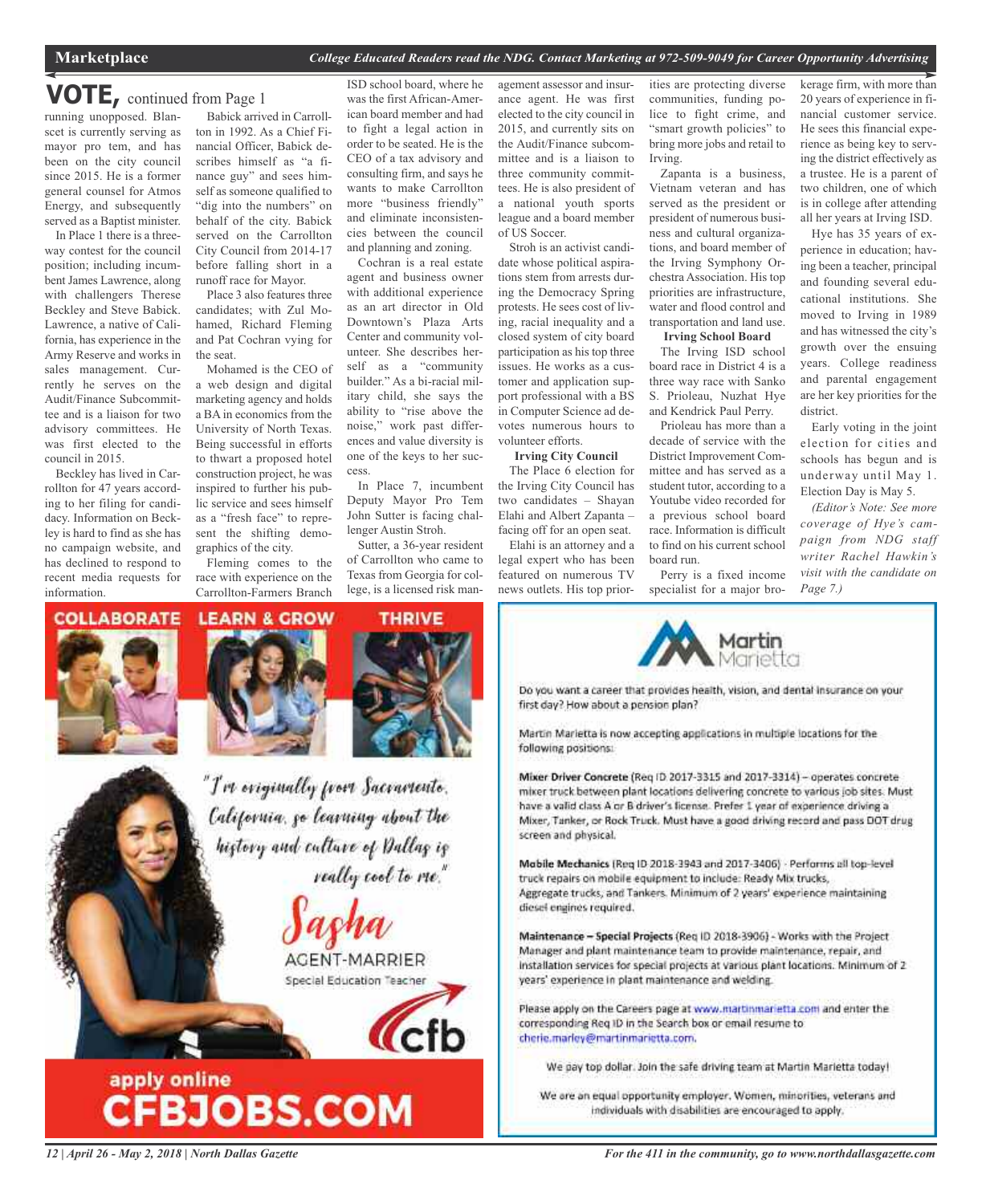### **April 27 Spring Job Fair**

Employee Solutions is hosting their Spring Job Fair on April 27 from 1:00 p.m. to 3:00 p.m. at 1144 North Plano Road, in Richardson. They are looking for several positions in the Garland and Dallas area. These positions include: Order Pullers, Receivers, Welders, Forklift drivers, and several other warehouse associate opportunities. Morning, afternoon and overnight will be available. Pay rates starting at \$9 per hour - \$15.00 per hour and they offer medical dental vision insurance, vacation pay and holiday pay.

#### **April 28 Career Expo and Job**

**Fair Grand Prairie** Grand Prairie Libraries is providing a Career Expo and Job Fair from 10:00 a.m. to 1:00 p.m. There will be over 20 job representatives at this expo. Some employers will hold interviews on the spot so make sure to bring plenty of resumes! Space is limited so be sure to register at eventbrite.com.

**May 1**

**Texas Instruments Wafer Fabrication Job Fair**

Texas Instruments is

# **TISEO PAVING COMPANY**

419 E. Hwy. 80, Mesquite, TX 75150 Tel: (972) 289-0723 Fax (972) 216-5637 www.tiseopaving.com

Performing Concrete Street Paving in the Metroplex Area We Accept Subcontracting Bids For All Public Works Projects in the Dallas Area. We Are Accepting Applications for Concrete Mixer Drivers and Heavy Equipment Mechanics

**Equal Opportunity Employer** 

looking for full-time and weekend entry level wafer fabrication positions. This event will be held from 9:30 a.m. to 2:30 p.m. at Volt Workforce Solutions 8505 Freeport Pkwy.

• Perks include:

• Career path into a large professional corporate environment

• Stable full-time hours. Facility operates 24 hours/day, 365 days/year

• \$11-\$14 an hour (depending on experience and evaluation)

• Each shift is 12 hours in length (overtime pay after 8 hours worked each day)

• Shifts range from 7AM - 7PM or 7PM - 7AM (compressed shifts - will work 3 to 4 days/week alternating). 15% more for night shift

• When a job offer is made, no specific shift is guaranteed.

• 3-4 days off per week

• Clean room environment, requires full smock-

ing including face masks and goggles • Retention Bonus (During first year)

To register please visit: www.eventbrite.com.

**May 2**

**Dallas Sales Job Fair** The Dallas Sales Job Fair

will be held on May 2 from 9:00 a.m. to 12:30 p.m. at Sheraton Dallas Hotel by the Galleria, in Dallas. This is your opportunity to interview face to face with 15+ Fortune 500 and Industry Leading companies seeking talented, experienced and enthusiastic sales, retail and management candidates. Many of the companies they work with will offer:

• Base + Uncapped Commission Pay Structure

• Flexible Work Schedule • Full Benefits, 401K, Stock Options

• Company Car or Gas Allowances

• President Club Trips & Other Incentives

• Opportunity for Immense Growth

• \$70k+ 1st Yr Salaries Make sure to bring Bring



**May 10 Engineering, Tech**

**and Security Fair** The Dallas Engineering, Technology, and Security Clearance Job Fair will be held on May 10 from 10:00 a.m. to 2:00 p.m. at Crystal Banquet Hall, in Plano.

All jobs require US citizenship and a minimum 2 years of industry experience on top of a degree. Some jobs require an active clearance. There are 100s of jobs, and free resume reviews onsite. For more information on the employers attending, requirements for job opportunities and directions please visit: http://www.expoexpertsllc.com/.

**May 12 El Centro West Campus Resource Fair**

Campus will host their Community Resource Fair on Saturday, May 12 from 9 a.m. to 1 p.m.

This free event will include: an employment fair, Family Support Services, El

Centro College Programs, free health and wellness screenings and music and fun for the entire family!

For more information on this opportuntiy, email mmedina@dcccd.edu.



THE CITY OF IRVING'S NEXT CIVIL SERVICE ENTRANCE EXAM

### *www.cityofirving.org*

*The City of Irving does not discriminate on the basis of race, sex, religion, age or disability in employment or the provision of services.*

### **INVITATION TO BID**

**EAGLE CONTRACTING L.P.,**

an Equal Opportunity Employer, is soliciting Minority Owned and Women Owned Business Enterprises for Subcontract and Material Supply Bids for the following project:

. **City of Farmersville, TX** Wastewater Treatment Plant 1 Rehabilitation Bid Date: May 1, 2018 @ 2:00 p.m.

## **Contact: Damon Brooks**

**d.brooks@eaglecontractinglp.com**

**817-379-1897 Fax: 817-379-0610**

Eagle Contracting L.P. Fort Worth, Texas

El Centro College West GARLAND

#### **Attention Suppliers of Goods, Services and Construction**

**Review Competitive Opportunities at https://garlandtx.ionwave.net**

> **www.garlandpurchasing.com 972-205-2415**

**Paid Internship opportunity for writers, college students in the Dallas Area**

The *North Dallas Gazette* has an internship

position available. The goal is to provide students and aspiring writers an opportunity to gain published clips, experience and professional feedback. The position is for up



to 20 hours a week at \$8.00 per hour. Applicants must have reliable transportation.

**Send resume and writing samples to: businessoffice@northdallasgazette.com**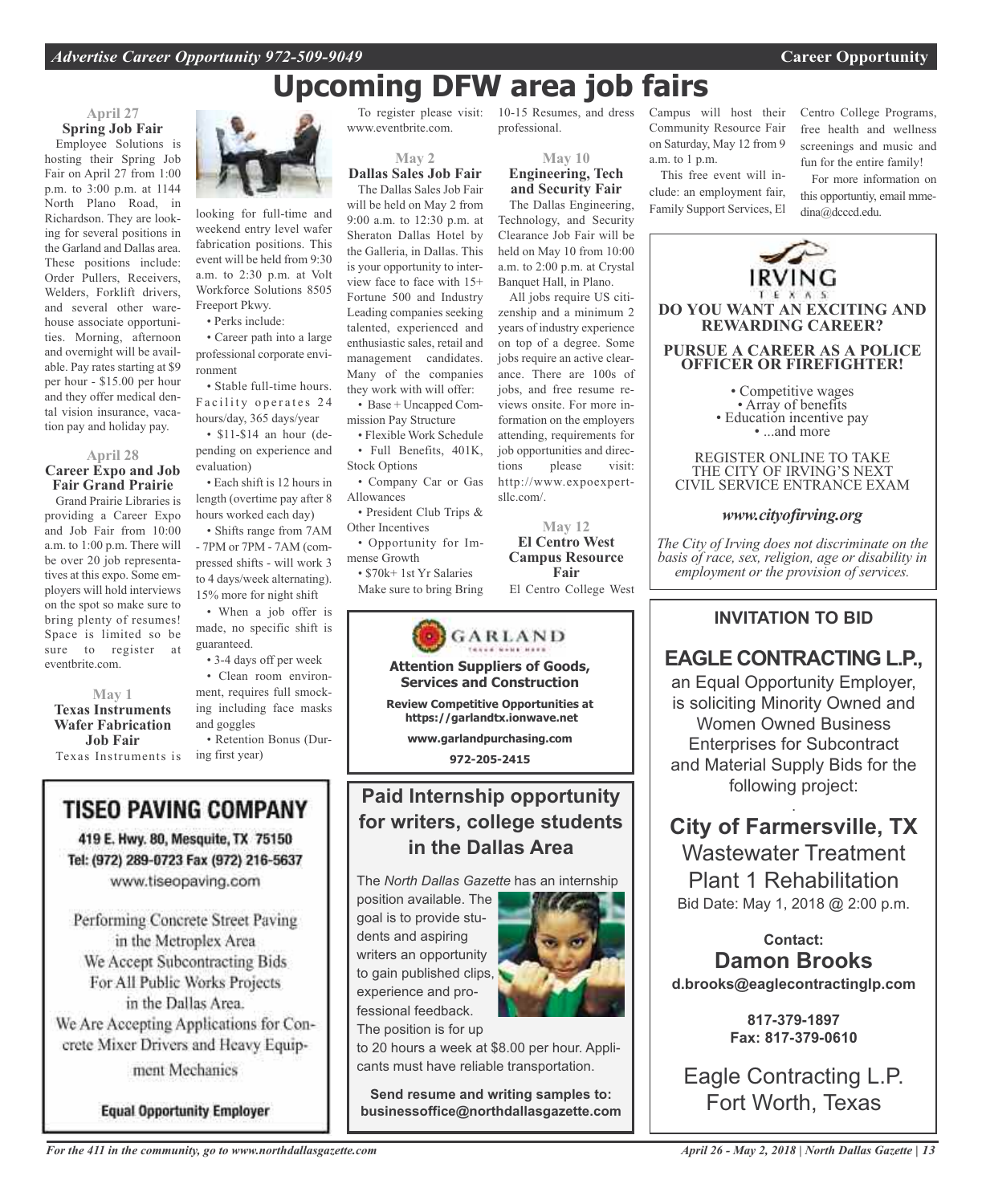#### **BETHEL BIBLE FELLOWSHIP, CARROLLTON (A PLACE TO BELONG)**

*NOTICE: Pastor Woodson serves the community by providing "Professional Therapy and Counseling Services" on a "Sliding Fee" scale. To schedule an appointment call the Pastoral Counseling Center at 972-526-4525 or email the church at www.bethelbiblefelloswhip.org*

Discover Hope and Help for daily living; and, you don't have to be a member to come. The Connect-2-Reflect (C2R) meetings are held in comfortable and relaxed homes, one in Carrollton and one in Plano, refreshments are served. Call the church for details.

#### **April 29, 9:45 a.m.**

You're invited to our "Prayer and Meditation" at 9:45 am. You will be blessed and inspired. You don't want to miss this as we celebrate service to God our community and all mankind.

#### **May 2, 7 p.m.**

Join us in Wednesday's Prayer and Bible Study Class with Senior Pastor Woodson, Pastor Larry Gardner, Pastor Bernadette, and others conducting a new book study with "The Red Sea Rules" by Robert J. Morgan, 10 God-Given Strategies for Difficult Times, with supporting chapters and verses. Spiritual maturity is God's desire for you; it's Time to Grow in the Word of God.

Dr. Terrance Woodson, Senior Pastor 1944 E. Hebron Parkway Carrollton, TX 75007 972-492-4300 www.bethelbiblefelloswhip.org

 $\mathcal{L}_\text{max}$  , which is a set of the set of the set of the set of the set of the set of the set of the set of the set of the set of the set of the set of the set of the set of the set of the set of the set of the set of

#### **FELLOWSHIP CHRISTIAN CENTER CHURCH IN ALLEN "THE SHIP"**

### **April 29, 8 a.m.**

Join us in our Sunday Morning Services as we praise and worship God in the Joycie Turner Fellowship Hall, followed by our Sunday Worship Services; and bring someone with you, you will be blessed. It's for our Friends and Family. You are special to us.

#### **May 2**

Join us in our Wednesday's 12 Noon-Day Live, Prayer and Bible Study class and/or our Wednesday Night Live, Prayer and Bible Study at 7 p.m. to learn more about God's Word. Be encouraged by God's plan for your maturity and His glory; and most of all; be prepared to grow.

#### **May 13, 9:30 am**

You are invited to our Grand Entry Sunday Service. Mark your calendars! We are glad that God is blessing us and we want

# **EARTHX,** continued from Page <sup>10</sup>

• EarthxEco Auto Show showed how smart solutions in transportation can create a huge impact on the environment.

• Earthx Education showed students the various types of careers in STEAM, sustainability, and programs from multiple colleges and universities around the world.

• EarthxArt showcase varioustypes of artists and their artwork that brought awareness to the environment.

• EarthxMusic provided

live music for the three-day

event. • EarthxFilm was held from April 13-22, it presented over 60 features and shorts at screenings and events across the City of Dallas.

The event also provided various types of entertainment for everyone. To promote exercise there was: Goat yoga, Tai Chi, regular yoga, a climbing wall, scuba diving, a test track, a tree climbing section, and horse riding.

you to share our blessings.

Dr. W. L. Stafford, Sr., Ed. D. Senior Pastor 1609 14th Street Plano, TX 75074 Future Building location is 2450 K Avenue #300 Plano, TX 75074 972-379-3287 www.theship3c.org

#### **INSPIRING BODY OF CHRIST CHURCH, Let's Go Fishing! MATTHEW 4:19**

 $\overline{\phantom{a}}$  , and the set of the set of the set of the set of the set of the set of the set of the set of the set of the set of the set of the set of the set of the set of the set of the set of the set of the set of the s

**April 27, 7 p.m.** All men are invited to Men's Ministry meeting each Friday night at 7 p.m., (IBOC promotes proactive male leadership.)

#### **April 29, 10 a.m.**

You are invited to our Baby Christening Service. Don't forget to invite family and friends to this sacred event. Also, you are invited to join us for our Morning Service as we celebrate of our Lord and Savior, Jesus Christ.

#### **April 30, 7 p.m.**

Join us in Monday School as we grow in God's Word and learn what God has to say to us.

Pastor Rickie Rush 7701 S Westmoreland Road Dallas, TX 75237 972-372-4262 www.Ibocchurch.org

#### **MT. OLIVE CHURCH OF PLANO (MOCOP)**

 $\overline{\phantom{a}}$  , and the set of the set of the set of the set of the set of the set of the set of the set of the set of the set of the set of the set of the set of the set of the set of the set of the set of the set of the s

During the event, many businesses and organizations promoted healthy foods and alternative options. The Texas Veggie Fest partnered with Earthx to create EarthxVeggie. Texas Veggie Fest is the longest-running Veg-Fest in Texas that was established 2010 in Dallas. They highlighted vegan food and products while exploring the environmental benefits of

plant-based living. Vegan and vegetarian food and food trucks were spotlighted throughout the event. The exhibitors offered vegan food and beverages

**(Uniting the Body of Christ Among Nations)** Dallas, TX 75243 214-341-6459 nmzbcofdallas@aol.com

**April 29, 10 a.m.** Join us for Morning Worship Service as we praise and worship God for His Honor and His glory; and don't forget to comeback at 7 p.m. for our Brazilian Church.

#### **May 2, 7 p.m.**

You're invited to our Wednesday's Bible Study class; you will learn what God has to say to us. Come to be encouraged by God's plan for your spiritual growth and His glory.

Dr. Sam Fenceroy, PhD Senior Pastor and Pastor Gloria Fenceroy 300 Chisholm Place Plano, TX 75075 972-633-5511 www.mocop.org  $\mathcal{L}=\mathcal{L}^{\mathcal{L}}$  , where  $\mathcal{L}^{\mathcal{L}}$  , we have the set of the set of the set of the set of the set of the set of the set of the set of the set of the set of the set of the set of the set of the set of the set of

#### **NEW MOUNT ZION BAPTIST CHURCH (Abiding in Christ)**

**April 29, 7 a.m.** Join us for our Early Service or our Morning Worship Service as we praise and worship God, you will be blessed.

**May 2, 7 p.m.**

Join us at our Wednesday's Intercessory as we pray to God for others. Call the church for details for details.

Dr. Tommy L. Brown, Ed. D. Senior Pastor 9550 Shepherd Road

including Brewed+Pressed, Homegrown Hounds Dog Deli and Bakery, Mother Beverage, Plant Based Grocery, and Reverie Bakeshop. The food trucks NadaMoo! Coconut Milk Ice Cream, Samson's Gourmet Hot Dogs, and Soulgood Food Truck were on-site.

All of the EarthX programs and events were determined to encourage people to discover positive changes that can benefit the environment, and take the idea of environmental stewardship from Earth Day to Everyday.

 $\overline{\phantom{a}}$  , and the set of the set of the set of the set of the set of the set of the set of the set of the set of the set of the set of the set of the set of the set of the set of the set of the set of the set of the s

**SHILOH MBC IN PLANO (WHERE COMMUNITY BECOMES FAMILY)**

Come and connect to God through Shiloh; grow in Christ through the study of God's Word; and Serve God through service to each other and to the world.

**April 29, 8 a.m. and 11 a.m.** You are invited to join us as we celebrate our Lord and Savior, Jesus Christ this Sunday. We would love to

John 12:26.

have you at our services.

#### **May 2, 7 p.m.**

You're invited to our Wednesday's Bible Study to learn more about God's Word. Come and be encouraged by God's plan for your maturity and growth; it's all for His glory and His honor. We are, "Growing in Christ through the study of His Word."

Our church ministries offer opportunities for motivation and growth; join us and see. Be blessed of the Lord.

Dr. Isaiah Joshua, Jr. Senior Pastor 920 E. 14th Street Plano, TX 75074 972-423-6695 www.smbcplano.org



NDG now has a "Special Advertising Package" for churches and non-profit organizations that need to let the community know about your Special Event.

#### Opportunity You Can Measure...

#### **Church Events**

- Church Anniversary
- Pastor's Anniversary
- Women's Day
- Men's Day

#### **Non-Profit Org. Events**

• Fundraisers

- (Concerts)
- Special Events
- (Personal or Community)

## Special Rate \$199

(Black & White, per insertion) Ad size - 4.905"x 6"(Quarter Page, B&W) (NOTE: Color Ad \$75 extra per inserion) Production disclaimer - NDG ad meake-ready is not included in promotion. Layout/production of "copy ready"ad will be a nominal extra cost. E-mail ad copy to: Marketing@NorthDallasGazette.com or call our Marketing Department today!



*14 | April 26 - May 2, 2018 | North Dallas Gazette*

### **Church Happenings www.NorthDallasGazette.com**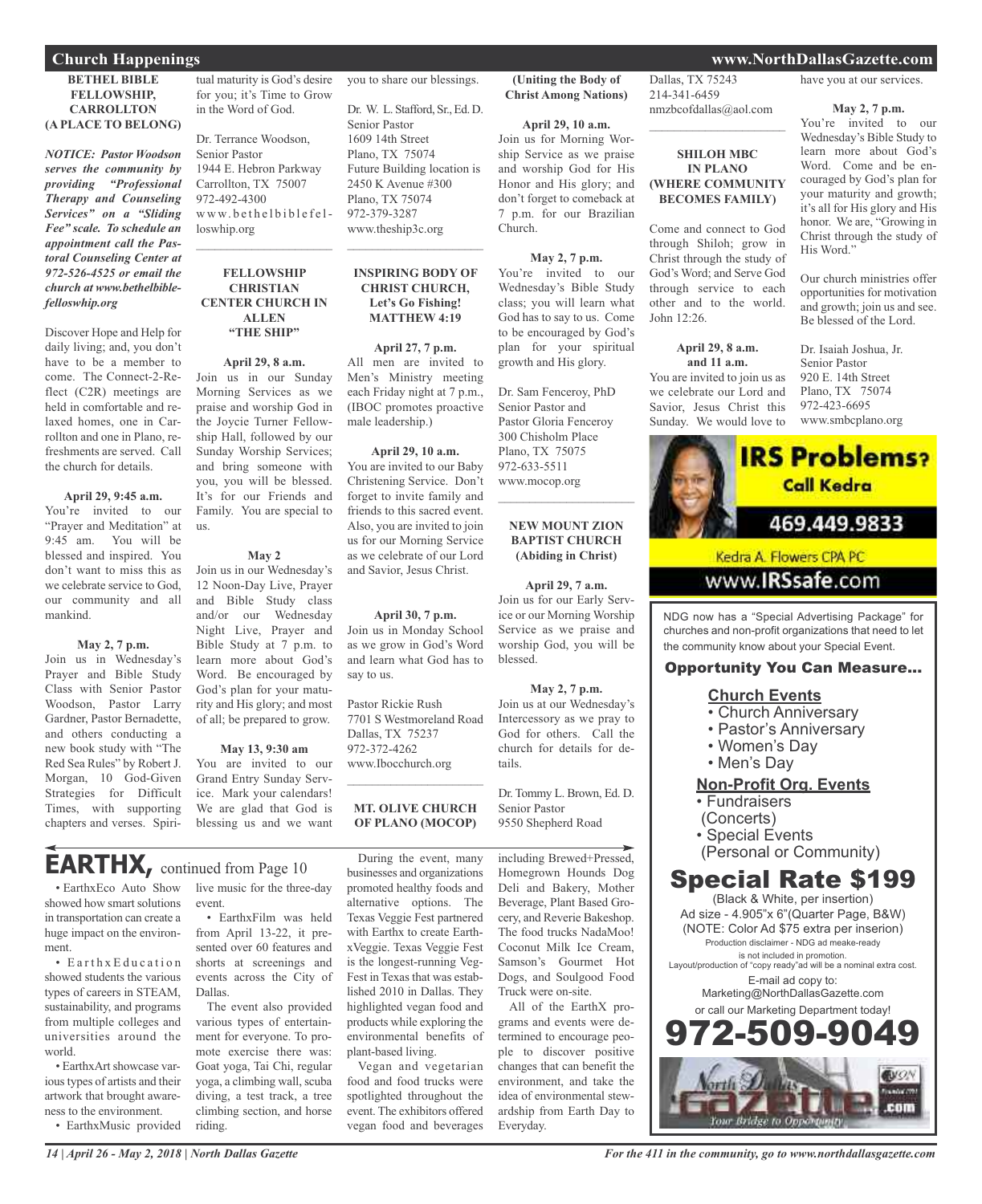

*Send email to: businessoffice@ northdallasgazette.com to sign up for Sister Tarpley's weekly electronic newsletter.*

An author, Henry Blackaby wrote in his book, Experiencing God: Knowing and Doing His Will, "You cannot go with God and stay where you are."

Think about this, if you want to experience something you've never done, you must do something you've never done before. Strive for a new paradigm (this paradigm is an example that serves as a pattern or model for faith in God.)

God often has to radically change us if we are going to fulfill His purposes in our lives. In the book of Samuel, Saul was about to be anointed by Samuel as the first king of Israel. Samuel said to Saul, "And the Spirit of the Lord will come upon thee, and thou shalt prophesy with them, and be turned into another man."  $1$  Samuel  $10:6$ 

(KJV). Samuel told Saul that he would be a different person, that he would have God's power.

Up to this point, Saul had never prophesied or led a group of people. He had also never had to be accountable to a prophet and to God for his every action. Saul took a big step of faith right away and prophesied with the prophets just as Samuel said he would. How exciting that must have been. Yet, when Samuel called the entire nation of Israel together to announce Saul as Israel's first king in history, Saul was nowhere to be found. Excitement was in the air, but when they call Saul's name, he didn't come forward. "Therefore they (the people) inquired of the Lord further, if the man should yet come thither. And the Lord answered, Behold, he hath hid himself among the stuff." 1 Samuel 10:22 (KJV).

The story of King Saul should be an encouragement to us all. God continues to pick the foolish things of this world to con-

# **A new model**

found the wise. Your greatest setback can be thinking that there's no way that God can use "little me." However, the reality is that He can and will use us, if we respond to the new places He takes us.

Ask God to use you to ripen the fruit of the Spirit. Ask Him for help to bear this fruit in your life to show and share love, joy and peace. Ask God for help to be long-suffering, gentle and good; to have strong



*Tyanna Donnise Lott, finishing up on her Freshman year at Texas Tech University in Lubbock, after a successful year.*

### **MT. OLIVE CHURCH OF PLANO** 300 Chishoim Pl. Plano, TX 75075 972-633-5511 Answers you need, Hope for today is waiting for you...

· Sunday School for all ages 8:30 am · Sunday Morning Prayer · Sunday Service . Wednesday Night Service Pastor Sam Fencercy Pastor Gloria Fenceroy

### www.mocop.org

Radio Programs

"Vision & Truth Live"<br>Call Pastor Sam<br>Every Sun, 9:00pm-10:00pm<br>KWRD 103.7 FM THE WORD "Vision & Truth Live"



 $9.30$  am

 $10:00$  am

7:00 pm

faith; to be meek and temperate, you should be slow to speak and quick to listen. Remember God gave us only on mouth but two ears. If you ask God, He will help you walk in the Spirit so that your life will be pleasing to Him and you will be a light in the darkness for others, so that the world may know that He is God and that He can do anything but fail. Believe that God is faith-

ful, good and just. Believe with your mind, body and soul. Let God be your anchor and He will keep you from drifting out to sea in

the currents of unbelief.

Psalms 100:5 says, "For the Lord is good; His mercy is everlasting; and His truth endureth to all generations." And Isaiah 45:21b says, ". .

. who hath declared this from ancient time? who hath told it from that time? have not I the Lord? and there is no God else besides Me; a just God and a savior; there is none besides me." God is good and He will never do anything bad. He will never make a mistake, mislead or be unfair because He wants us to live in the beauty of His holiness.





Worship Times: 8 and 11 a.m. Sunday School: 9:45 a.m. Mid-week: Wednesday at 7:00 p.m. Youth Church: Every 3rd, 4th, and 5th Sunday at 10:45 a.m. AWANA: Wednesday at 6:30 p.m. Contact Information: 972-423-6695 www.smbcplano.org

## **CHEATHAM, continued from Page 2**

American weekly. She served under the leadership of William "Bill" Garth, publisher and prominent leader within the National Newspaper Publishers Association. She has been a Michigan resident since

2005. In addition to her current work, she continues to be in demand as a speaker on a wide range of issues, including diversity, the communications profession, health and social justice issues and more.



302 Centennial Blvd Richardson, TX 75081

*For the 411 in the community, go to www.northdallasgazette.com*